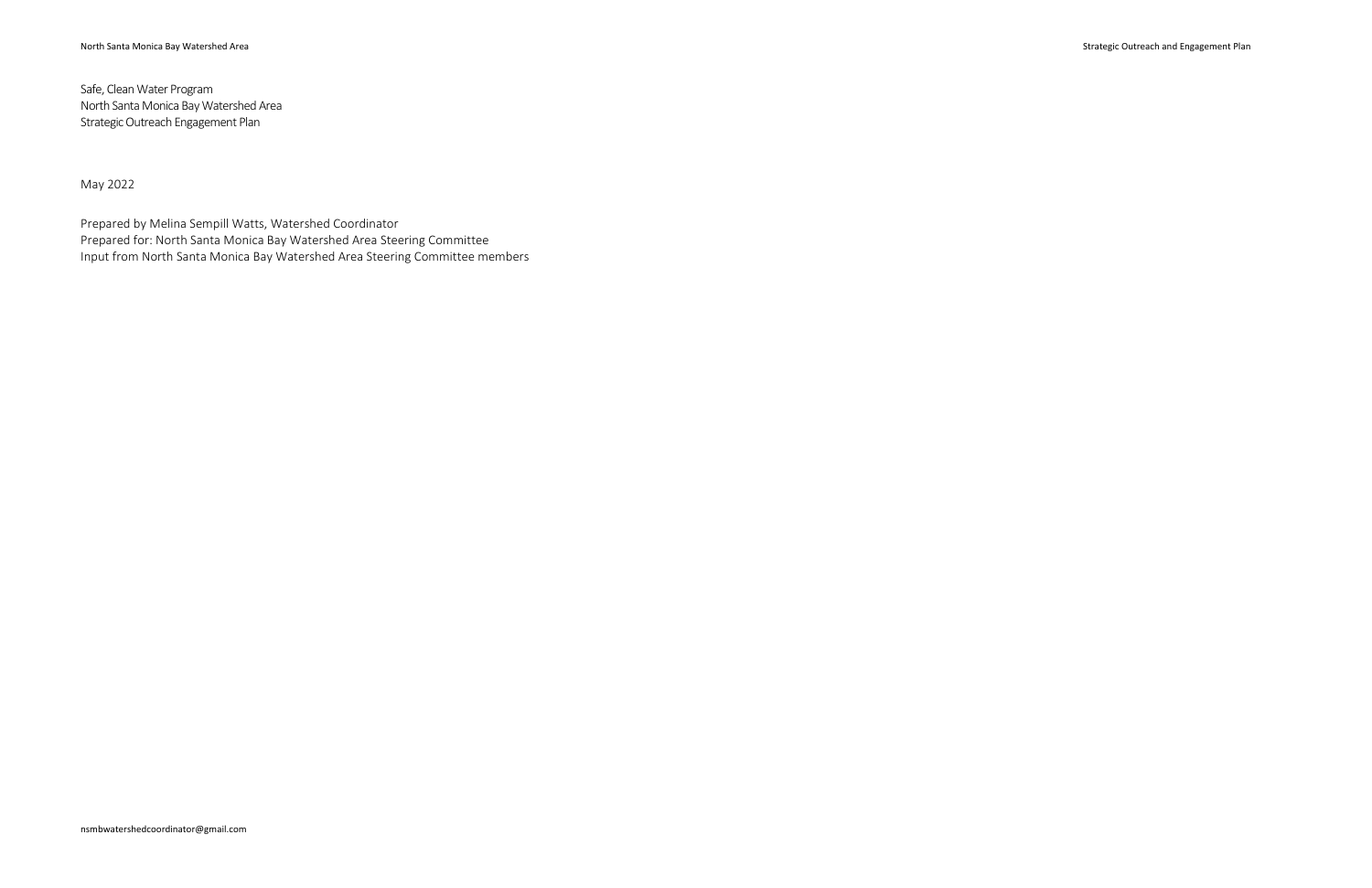## **CONTENTS**

| Strategy 2. Educate stakeholders about water quality challenges in the watershed area 8                                                        |  |
|------------------------------------------------------------------------------------------------------------------------------------------------|--|
| Facilitate dialog about water supply sources in the watershed area 8<br>Strategy 3.                                                            |  |
| Collaborate with partners to encourage the use of native plants on public and private land.<br>Strategy 4.<br>- 9                              |  |
| Ensure SCWP is part of special events like Coastal Cleanup Day, Earth Day, Arbor Day, Calabasas Pumpkin Day, Arts Festivals 9<br>Strategy 5.   |  |
| Identify opportunities to reach youth at schools, Girl Scout Troops, YMCA, etc.9<br>Strategy 6.                                                |  |
| Strategy 7.                                                                                                                                    |  |
| Develop, host, maintain a North Santa Monica Bay Watershed Area website 9<br>Strategy 8.                                                       |  |
| Develop and maintain social media presence for watershed area 9<br>Strategy 9.                                                                 |  |
| Strategy 10.                                                                                                                                   |  |
| Identify and facilitate project concepts from North Santa Monica Bay stakeholders<br>Strategy 11.<br>10                                        |  |
| Support a convening of experts about impacts of creek restoration on water quality 12<br>Strategy 12.                                          |  |
|                                                                                                                                                |  |
| Strategy 14. Facilitate identification and representation of community priorities  12                                                          |  |
| Strategy 15. Integrate priorities through partnerships and extensive networks  12                                                              |  |
| Attend and distribute materials from 'funding fairs' conducted by Federal, State, regional, and philanthropic organizations 13<br>Strategy 16. |  |
| Share success stories: nature-based solutions educational eventError! Bookmark not defined.<br>Strategy 17.                                    |  |
| Support local NGO engagement with public education about trash reduction13<br>Strategy 18.                                                     |  |
| Support dialog and development of innovative projects and technology raised by stakeholders<br>13<br>Strategy 19.                              |  |
|                                                                                                                                                |  |
|                                                                                                                                                |  |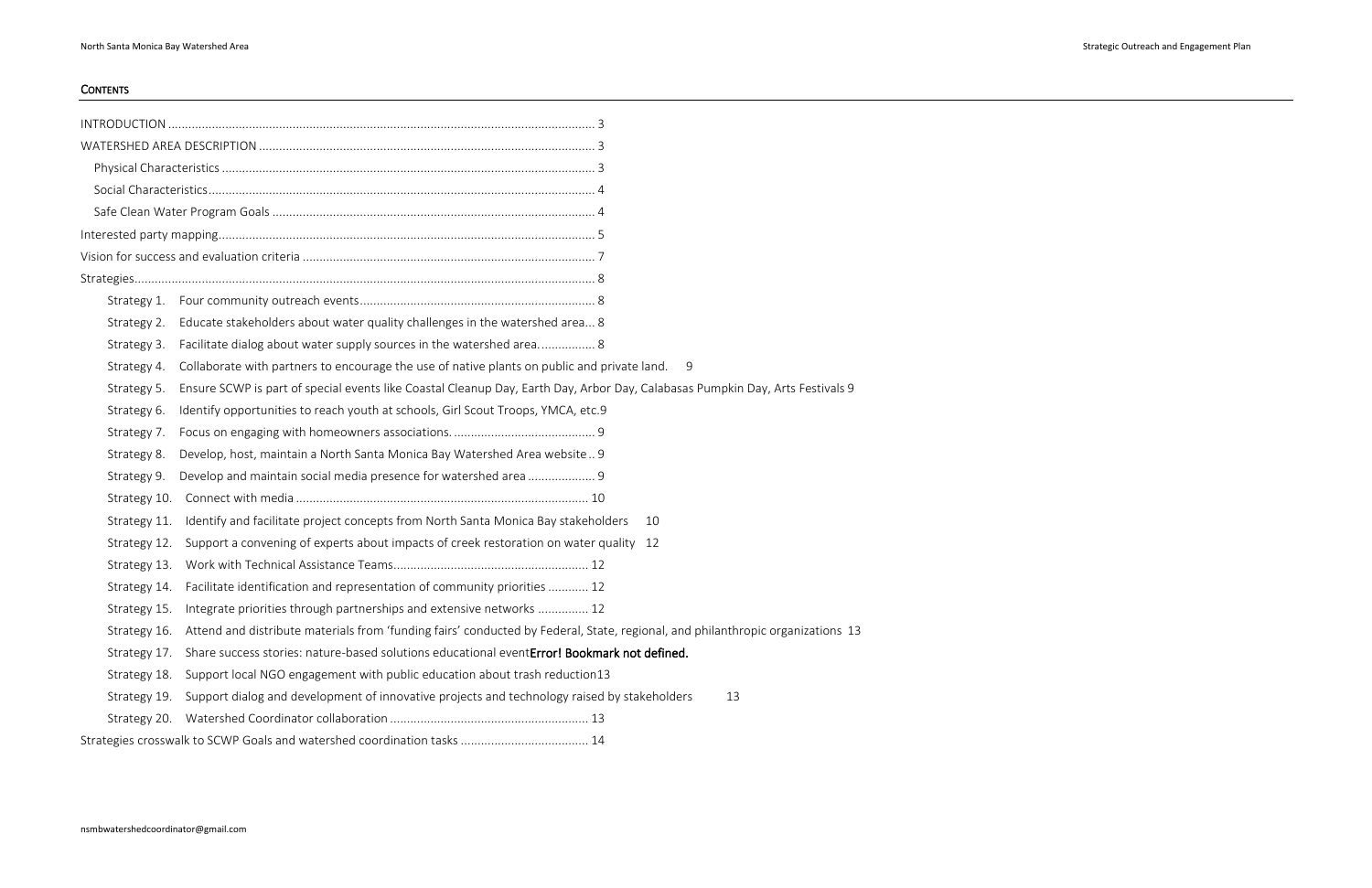## <span id="page-2-0"></span>INTRODUCTION

The North Santa Monica Bay Watershed community would like to acknowledge that we all co-exist on Chumash, Fernandeño Tataviam Band of Mission Indians and Tongva lands. Our drinking water is sourced from many venues throughout California including the Bay-Delta, the Colorado River, Mono Lake, groundwater and locally recycled waters.

These source watersheds are our watersheds for which we share responsibility and care.

The North Santa Monica Bay Watershed is made up of local residents, people who work in our community, adjacent residents of Los Angeles County and Ventura County, First Nations peoples, immigrants, unhoused community members, visitors from California and around the world, students and, as a biodiversity hotspot, all of the many living beings with whom we co-exist. *The North Santa Monica Bay Watershed Community includes the whole of all these living beings; our ecosystem is our shared home.*

From the border of Ventura and Los Angeles County along 27 miles of coastline in Malibu to Topanga Canyon, including the mountains inland through the 101 corridor on Ventura Freeway, these watersheds include Trancas Creek, Arroyo Sequit, Big Sycamore, Las Flores, Zuma Creek, Solstice Creek, Marie Canyon, Malibu Creek, Tuna Canyon Creek, Topanga Creek additional smaller creeks and all the tributaries to these creeks, as well as the origin of Los Angeles River in Calabasas.

"The North Santa Monica Bay includes the Malibu Creek Watershed, Topanga Creek Watershed, and other rural Santa Monica Mountains Watersheds. Portions of these watersheds are very rural and undeveloped, and other portions are very urbanized... The Santa Monica Bay Section is tasked primarily with enhancing the water quality in the bay while still providing adequate flood protection."

The North Santa Monica Bay Watershed stakeholders aim to provide safe, clean water for the whole of this living community. Cities, agencies, non-profits, universities and community members have been working on water quality improvement for two decades; the work suggested here is a continuation of the long-running effort on all these strategies. (Jessica Forte)

Every drop of water is important.

## <span id="page-2-1"></span>WATERSHED AREA DESCRIPTION

The North Santa Monica Bay Watershed is a series of mountain watersheds that originate in the Santa Monica Mountains and unwind into the Pacific Ocean.

On a political level, these watersheds are home to the cities of Agoura Hills, Calabasas, Hidden Hills, a small bit of Los Angeles City, Malibu, Westlake Village and part of unincorporated Los Angeles County.

## <span id="page-2-2"></span>PHYSICAL CHARACTERISTICS

To quote Mr. Cung Nguyen, P.E. Senior Civil Engineer, Los Angeles Department of Public Works,

Most of the geography is mountainous, from Sandstone Peak at 3111 feet to sea level along the coast. Miles of the coastline are within a Marine Protected Area or qualify as an Area of Special Biological Significance, while coast and some adjacent terrain are additionally protected by the Malibu Local Coastal Plan. The mountainous terrain often allows gravity to support design in stormwater management projects and in moving drinking water, recycled water and untreated water through the watershed. All of our watersheds drain into the Santa Monica Bay, providing water and sediment to the beaches and near-shore habitat of the Pacific Ocean along the luminous coastline of Malibu. The majority of the soils in the Santa Monica Mountains have low permeability, making groundwater recharge problematic. Because many soils are high in arsenic, drinking groundwater can be unsafe over the long run. The arsenic issue was the primary driver in the creation of Las Virgenes Municipal Water District/Triunfo back in the 1950s. All potable drinking water is imported; the North Santa Monica Bay Watershed sources its potable water from both Las Virgenes Municipal Water District and Water District 29; some of the irrigation water is supplied by recycled water. Members of the North Santa Monica Bay Watershed Area Steering Committee have voiced concern that the creeks and rivers of the North Santa Monica Bay face uncertain futures in an era of climate change. Maintaining healthy creeks is our priority, both for the use of peopl who live here and for the other species with whom we share the Santa Monica Mountains. Given these realities, we are interested in demonstration projects that show how creek restoration improves water quality, in projects that capture stormwater for human use, in projects that treat wastewater and urban runoff and in projects that bring down the cost of cisterns.

The North Santa Monica Bay Watershed is over 70% open space, preserved by National Park Service, California Department of State Parks and Santa Monica Mountains Conservancy, which work in a close partnership to continue to preserve and restore open space to natural conditions via the Santa Monica Mountains National Recreation Area.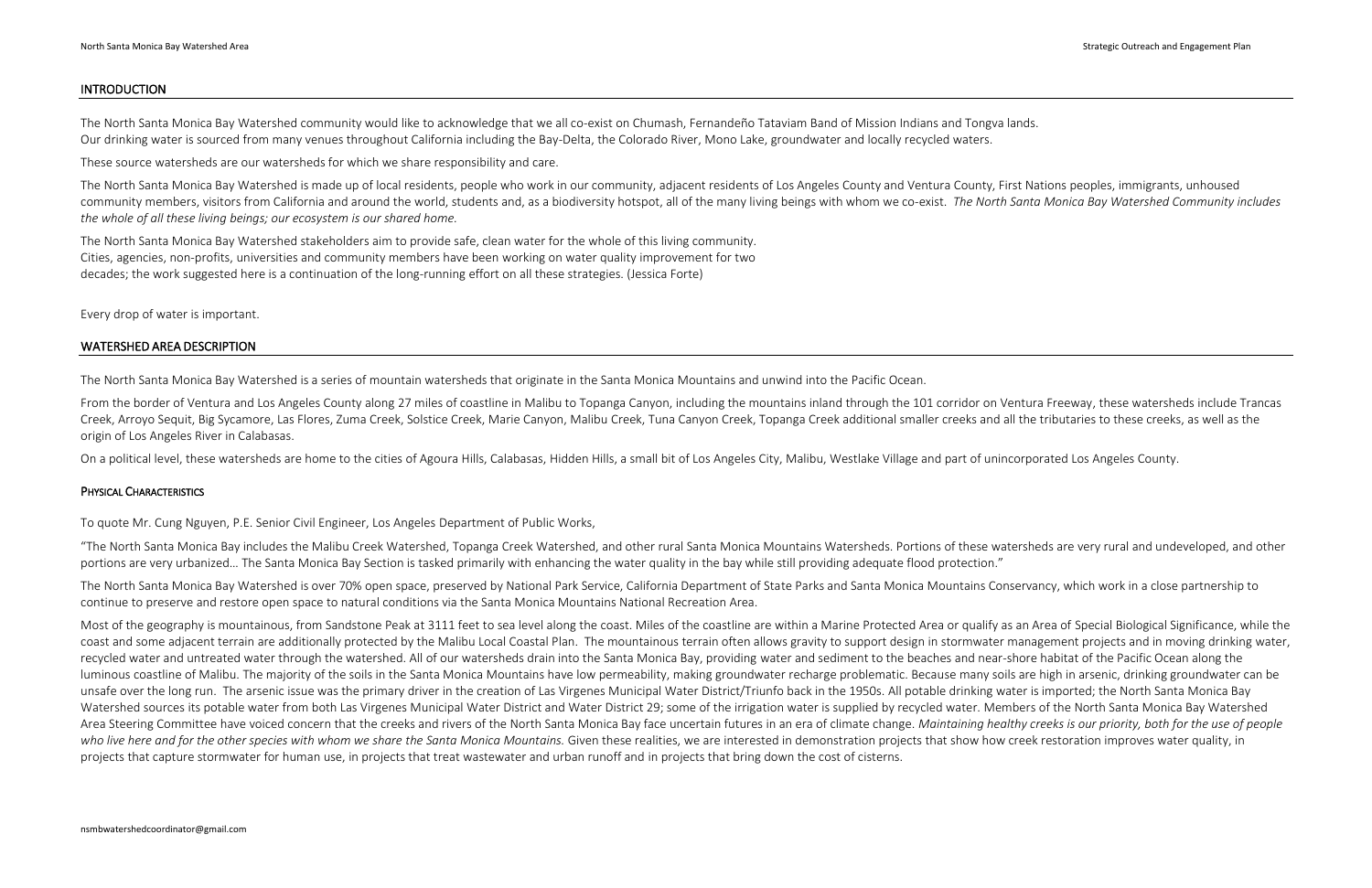Population centers in the towns along the Ventura Freeway, including Thousand Oaks, Westlake Village, Agoura Hills, Calabasas, Hidden Hills and portions of the city of L.A. There are also significant residential enclaves i Topanga, along the coast in Malibu and in communities scattered throughout the Santa Monica Mountains. Nested in open space, these communities are vulnerable to anthropogenic wildlands fires, such as the 2018 Woolsey Fire per the *[Los Angeles Times](https://www.latimes.com/projects/la-me-malibu-wildfire-history/)*, there have been up to 30 major fires in Malibu over the past 90 years.

## <span id="page-3-0"></span>SOCIAL CHARACTERISTICS

The social characteristics of the North Santa Monica Bay Watershed center around an emotional connectivity to the landscape shared by community members, there's an underlying sense that the living open space in which our cities and homes are nested are what make the North Santa Monica Bay special. The rest of Los Angeles County concurs.

An NPS press release from 2017 states, "Santa Monica Mountains National Recreation Area, the national park that stretches from the city of Los Angeles west into Ventura County, recorded 906,606 visits in 2016."

Housing prices in the watershed represent significant wealth, for example on [June 5, 2021,](https://www.zillow.com/malibu-ca/home-values/) [Zillow](https://www.zillow.com/malibu-ca/home-values/) stated that, "The typical home value of homes in Malibu is \$3,559,066." However, there is more complexity to the community's socioeconomic make up than this statistic implies. Despite an iconic list of the rich and famous who reside throughout the Santa Monica Mountains, the 2019 US census stated that the average income for a household in Malibu is \$150,747, whereas the median income for an American in 2019 was \$31,133 per [United States Census Bureau.](https://www.census.gov/data/developers/data-sets/acs-5year.html) To compare, the median in Calabasas is \$51,466, in Agoura Hills, \$52,236 and In Westlake Village, \$60,288. Meanwhile, in Los Angeles County the median income is S29,985. With all these numbers it is important to understand that median means half the households earn *less* than that.

In 2016, *Malibu Magazine*, quoted Jefferson "Zuma Jay" Wagner, Malibu City Councilmember, "Malibu is a community of approximately 13,000 people that, by even a conservative estimate, receives 13 million visitors each year."

There are over 110,000 people living in the North Santa Monica Bay Watershed.

Lower income people manage to live in the North Santa Monica Bay Watershed by co-housing, renting granny flats or taking on multiple jobs. Restaurant workers, maids, gardeners, daycare providers, teachers, nannies, students, hikers and surfers all come into the watershed every day – and feel emotional ownership of the space in which they live their lives. Finding ways to support all of our community in addressing safe, clean water is right thing to do.

An average income hides both extremes of wealth and poverty; for example, throughout the North Santa Monica Bay Watershed, some older residents are struggling on a fixed income, while many people who come to work in the Santa Monica Mountains are working class or earn minimum wage. The Malibu Boys and Girls Club notes that it,

"…represents and provides services to the most diverse populations in the community, an underrepresented infrastructure of low-income domestic laborers and their children who commute to Malibu for work and to attend the Malibu public schools."

On a parallel note, the Malibu Community Labor Exchange has been "connecting Malibu through work" giving immigrants, students, and some homeless workers access to day labor opportunities, along with food, a place to get of the rain and access to some social services since 1993. Inland, Thousand Oaks has been providing food for the underemployed, unemployed, and homeless via the Manna Conejo Valley Food Bank since 1971.

Developed in collaboration with public health, environmental groups, cities, business, labor, and community-based organizations, the Safe Clean Water Program is ambitious. The Los Angeles Region Safe, Clean Water Program shall be implemented consistent with the following goals:

Finally, the North Santa Monica Bay Watershed community wants to underline that the beautiful lands upon which we stand, work, play, sleep and dream are the historic homelands of Chumash, Tongva and Fernandeño Tataviam Band of Mission Indian peoples. We acknowledge our land debt to the First Nation communities of the Chumash, Tongva and Fernandeño Tataviam Band of Mission Indian appreciate that leadership at [Wishtoyo Foundation h](https://www.wishtoyo.org/)ave made the commitment to join the North Santa Monica Bay Watershed Area Steering Committee to collaborate on safe, clean water projects. Committing to integrating Chumash, Tongva and Fernandeño Tataviam Band of Mission Indian cultural knowledge and TEK insights into our shared watershed, when invited to collaborate by First Nations peoples, will help the North Santa Monica Bay Watershed community gain cultural grounding to better co-exist with the living landscape and cherish safe, clean water. Since the water we drink comes from many places across the State of California, we include in our consideration that there were over 400 First Nation peoples in pre-Columbian times and man times that now due to the fact that First Nations peoples from across America have moved to California.

The Safe Clean Water Program in Los Angeles County is funded as a result of Measure W, which was passed by the voters in 2018.

Per the Safe Clean Water LA website [safecleanwaterla.org,](https://safecleanwaterla.org/T) The Safe, Clean Water Program will provide local, dedicated funding to increase our local water supply, improve water quality, and protect public health.

## <span id="page-3-1"></span>SAFE CLEAN WATER PROGRAM GOALS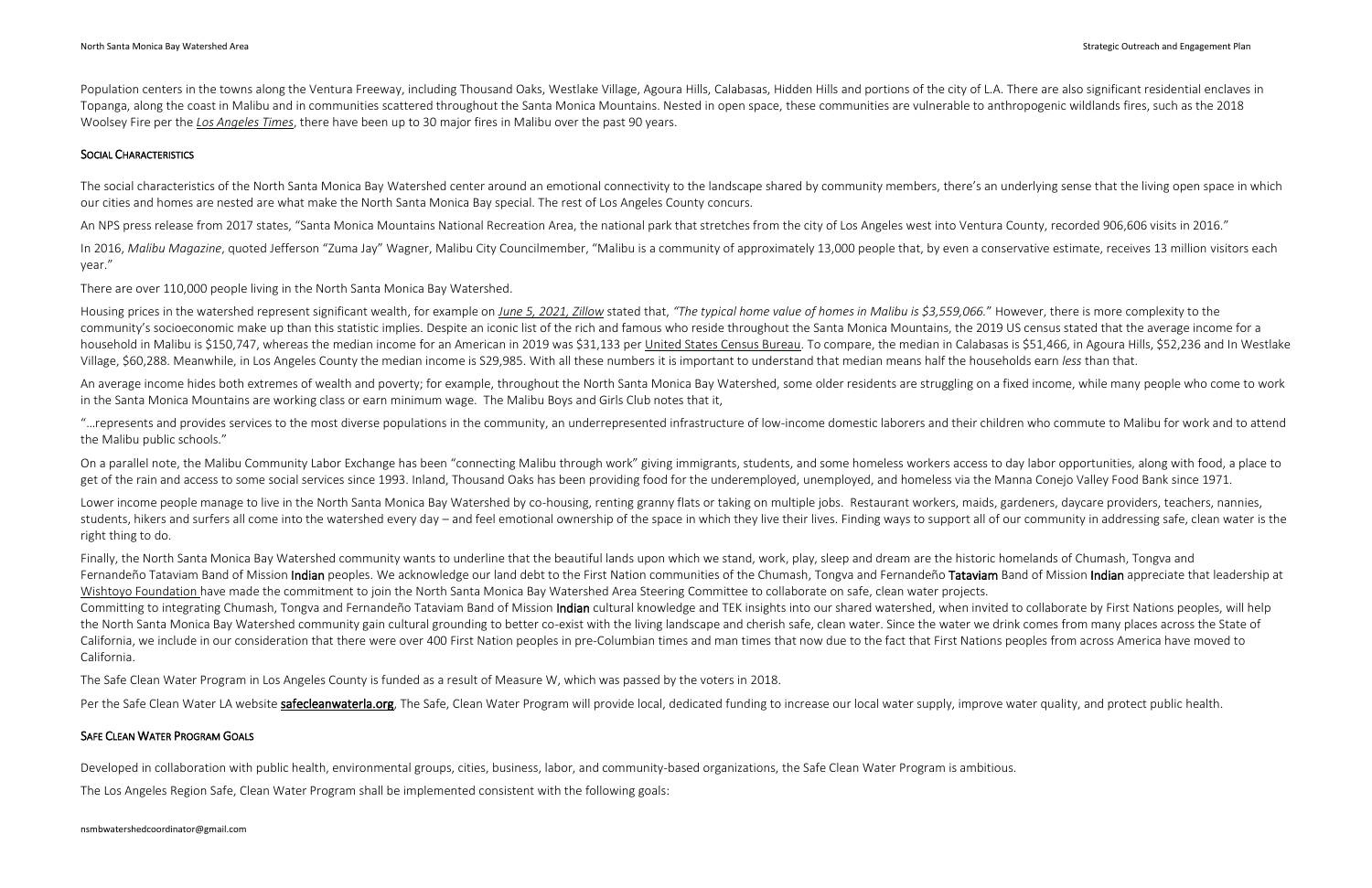- A. Improve water quality and contribute to attainment of water-quality requirements.
- B. Increase drought preparedness by capturing more Stormwater and/or Urban Runoff to store, clean, reuse, and/or recharge groundwater basins.
- C. Improve public health by preventing and cleaning up contaminated water, increasing access to open space, providing additional recreational opportunities, and helping communities mitigate and adapt to the effects of climate change through activities such as increasing shade and green space.
- D. Leverage other funding sources to maximize SCW Program Goals
- E. Invest in infrastructure that provides multiple benefits.
- F. Prioritize Nature-Based Solutions.
- G. Provide a spectrum of project sizes from neighborhood to regional scales.
- H. Encourage innovation and adoption of new technologies and practices.
- I. Invest in independent scientific research.
- J. Provide DAC Benefits, including Regional Program infrastructure investments, that are not less than one hundred and ten percent (110%) of the ratio of the DAC population to the total population in each Watershed Area.
- K. Provide Regional Program infrastructure funds benefitting each Municipality in proportion to the funds generated within their jurisdiction, after accounting for allocation of the one hundred and ten percent (110%) return to DACs, to the extent feasible.
- L. Implement an iterative planning and evaluation process to ensure adaptive management.
- M. Promote green jobs and career pathways.
- N. Ensure ongoing operations and maintenance for Projects.

The North Santa Monica Bay Watershed Area Steering Committee is composed of representatives of our local cities, agencies, non-profits and community members and is committed to implementing the Safe, Clean Water Program goals as defined above.

The North Santa Monica Bay Watershed Advisory Steering Committee is acutely aware of the unique aspects of our watershed, which includes 70% open space throughout the North Santa Monica Bay watershed and aligns with 27 miles of beaches in the City of Malibu.

Our love for our watershed inspires our work.

## <span id="page-4-0"></span>INTERESTED PARTY MAPPING

The North Santa Monica Bay Watershed includes all the watersheds of the Santa Monica Mountains, with the two largest being Malibu Creek Watershed and Topanga Creek Watershed. This map, sourced from the Resource Conservation District of the Santa Monica Mountains website, [livinglightlyguide.org,](http://www.livinglightlyguide.org/) is particularly helpful in that the smaller creeks that flow through the mountains are listed and the cities and portions of unincorporat Angeles County are also clearly visible.

The interested parties, from a community point of view, includes … everyone. From a municipal perspective it includes:

- Agoura Hills
- Calabasas
- Hidden Hills
- A small part of Los Angeles City
- Los Angeles County
- Los Angeles Department of Public Works
- Los Angeles Flood Control District
- Malibu
- Unincorporated Los Angeles County
- Topanga
- Westlake Village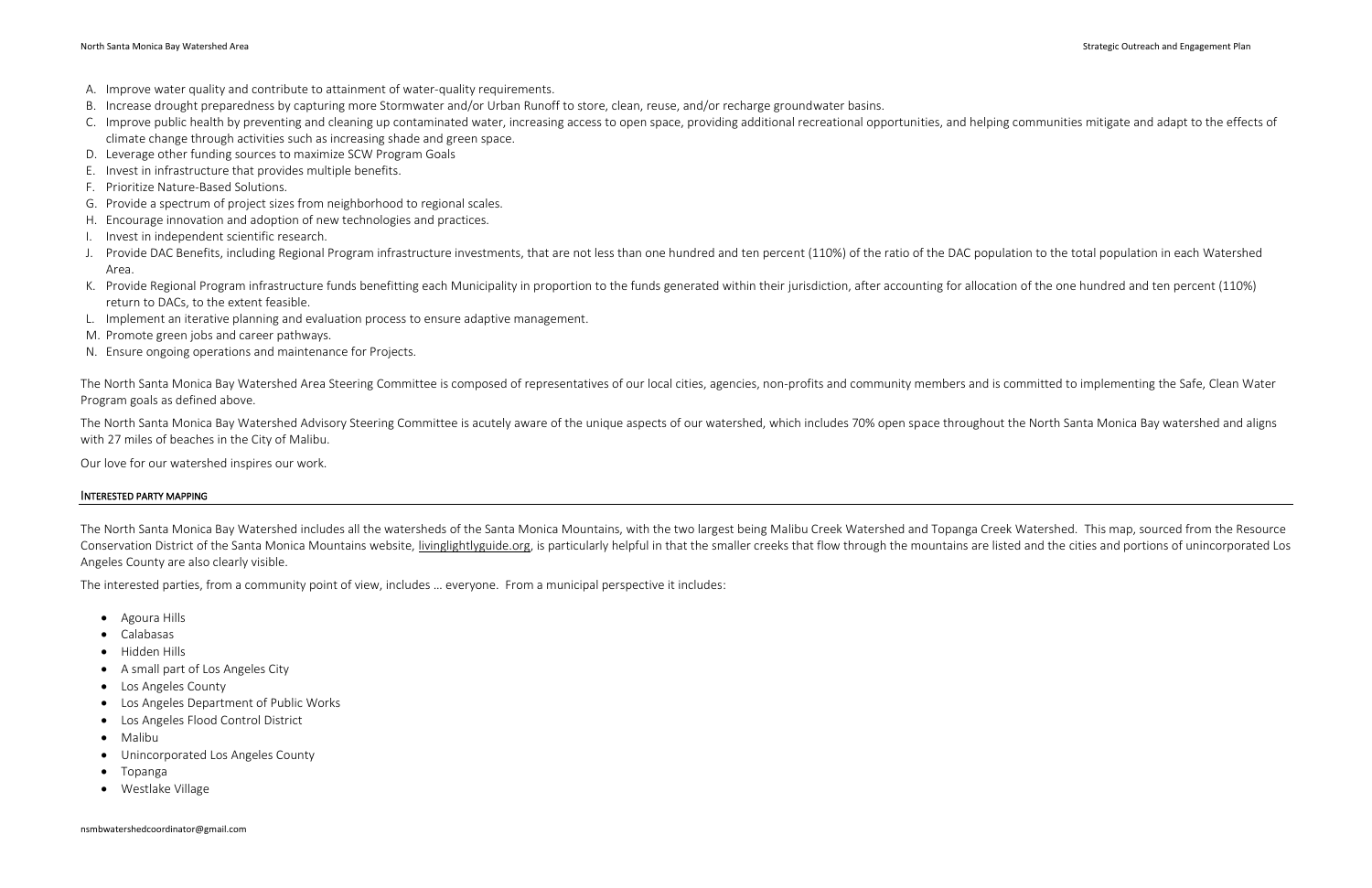Many other land and water management agencies have responsibilities within the watershed area, including water wholesalers, open space managers with local, regional, state, or federal responsibilities, transportation managers, and others.

<span id="page-5-0"></span>The map from the Resource Conservation District is a great jumping off point for understanding how geographic watershed boundaries and creek systems intertwine with political boundaries.

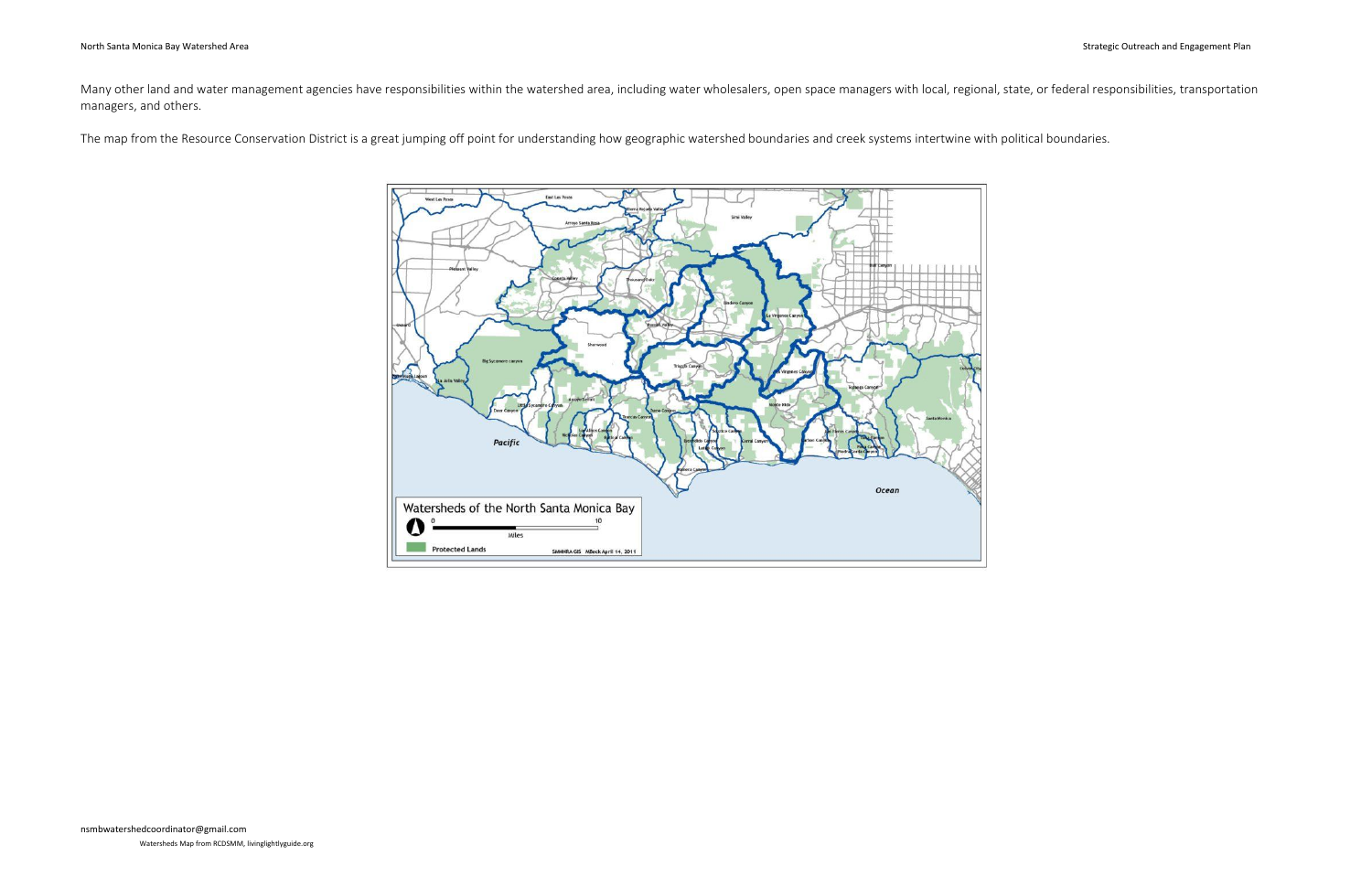#### VISION FOR SUCCESS AND EVALUATION CRITERIA

Success will mean addressing Measure W goals and documenting success in quarterly reports and an annual report available to stakeholders, project management at Los Angeles County and the general public.

Improving water quality in the Santa Monica Mountains will happen as we begin to meet total maximum daily loads set by the Los Angeles Regional Water Quality Control Board, meet MS4 permits and work collaboratively to maintain and restore water quality and creeks that run through our watersheds.

Goals can include conserving imported water, recycling wastewater and pursuing potential opportunities to co-create locally sourced potable drinkable water,

Success can be evaluated by a list of North Santa Monica Bay Watershed Measure W projects and programs conceived, funded and implemented, by measurable water supply increases, water conservation and water quality improvement.

The value of outreach and engagement can be evaluated by assessing how community members have engaged with engagement / outreach efforts, by looking at participation in events and conferences, articles published, films produced and trying to consider that elusive rubric – minds and hearts moved.

Success can be evaluated by funding applications created and funds achieved. Quarterly reports and annual reports become an ongoing opportunity to articulate success and provide evaluation criteria. Success can be evaluated by looking at our work through a DEI lens. Are we embracing the diversity of our community? Is our work focused on equity? Are we inclusive? Ultimately that's for the community to tell us. But we can continue to invite the conversation first – and we can prioritize listening to community members.

Given that the North Santa Monica Bay Watershed Area Steering Committee and community function as a collaborative entity, we will invite stakeholders and community members to help us co-create a regionally meaningful vision for success and evaluation criteria, which will reflect our needs to maintain water supply, to meet a variety of permits and to support ecosystem function in the lands we share with homes, businesses, visitors, traffic and a stunning array of wildlife.

The North Santa Monica Bay Watershed Area Steering Committee can begin to collaborate on creating processes to better include public comments and to grow community ideas into functional projects. The North Santa Monica Bay Watershed Area Steering Committee can also explore how to support Measure W implementation in the goal to "Provide a spectrum of project sizes from neighborhood to regional scales.

## Ultimately, success will be judged by our ability to maintain both human needs for safe clean water and to sustain the biodiversity of the Santa Monica Mountains.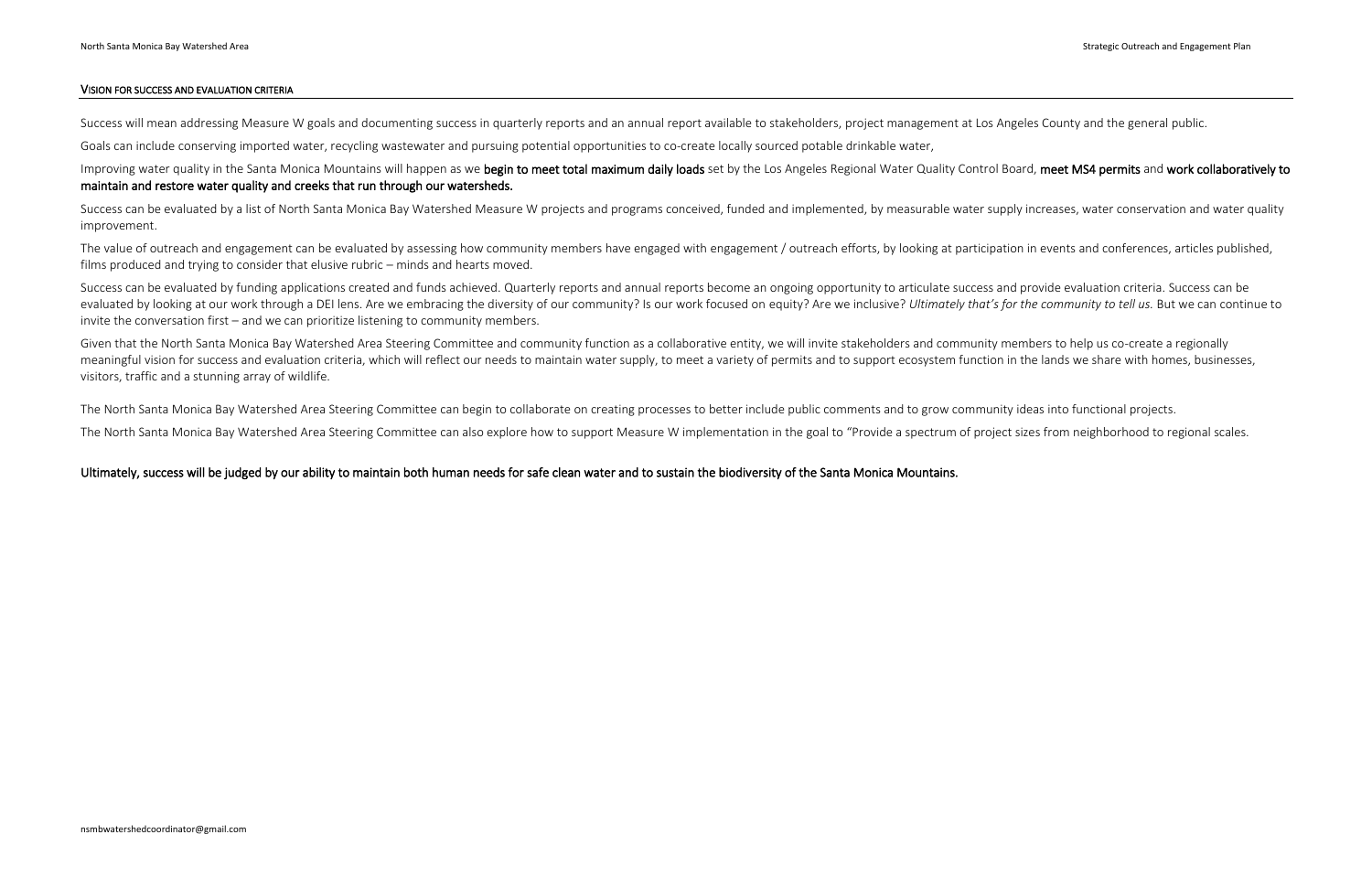#### <span id="page-7-0"></span>**STRATEGIES**

The North Santa Monica Bay Watershed Coordinator has nine tasks, seen at right. Strategies for achieving the strategic outreach and engagement necessary to achieve these tasks during the year are listed below:

- Suggestion: Wednesday afternoons, quarterly
- Set venues for four events in 2022-2023
- Request NSMB WASC participation
- Set quarterly meetings

<span id="page-7-1"></span>Strategy 1. Prioritize Utilization of Measure W Funds for Projects that Meet MS4 Compliance Goals

At the suggestion of Sophie Freeman.

## Strategy 2. Four community outreach events

Set a time and venues for 4 community outreach events to allow meaningful and productive dialogue with community members and the North Santa Monica Bay Watershed Area Steering Committee leadership.

Meets the following SCWP Goals: A-N

## <span id="page-7-2"></span>Strategy 3. Educate stakeholders about water quality challenges in the watershed area.

Consider funding opportunities to create filmed material about water quality.

Explore and implement different ways to educate students, both K-12 and college, to explain about pollution at every single testing site in the Santa Monica Mountains.. Meets the following SCWP Goals: A, C, D, H

## <span id="page-7-3"></span>Strategy 4. Facilitate dialog about water supply sources for and in the watershed area.

Provide information to the public about current and future water supply sources for North Santa Monica Bay Watershed community members.

Provide public outreach at existing community events to maximize connectivity to the most people.

Per Sophie Freeman, explore other ways to fund building cisterns for water supply in watershed.

Meets the following SCWP Goals: B, D, G, H, M

The 9 Tasks assigned to the Watershed Coordinator are:

- 1. Facilitate Community Engagement in SCWP
- 2. Identify and Develop Project **Concepts**
- 3. Work with Technical Assistance Teams
- 4. Facilitate Identification and Representation of Community Priorities
- 5. Integrate Priorities Through Partnerships and Extensive Networks
- 6. Cost-Share Partners
- 7. Leverage Funding
- 8. Local Stakeholder Education
- 9. Watershed Coordinator Collaboration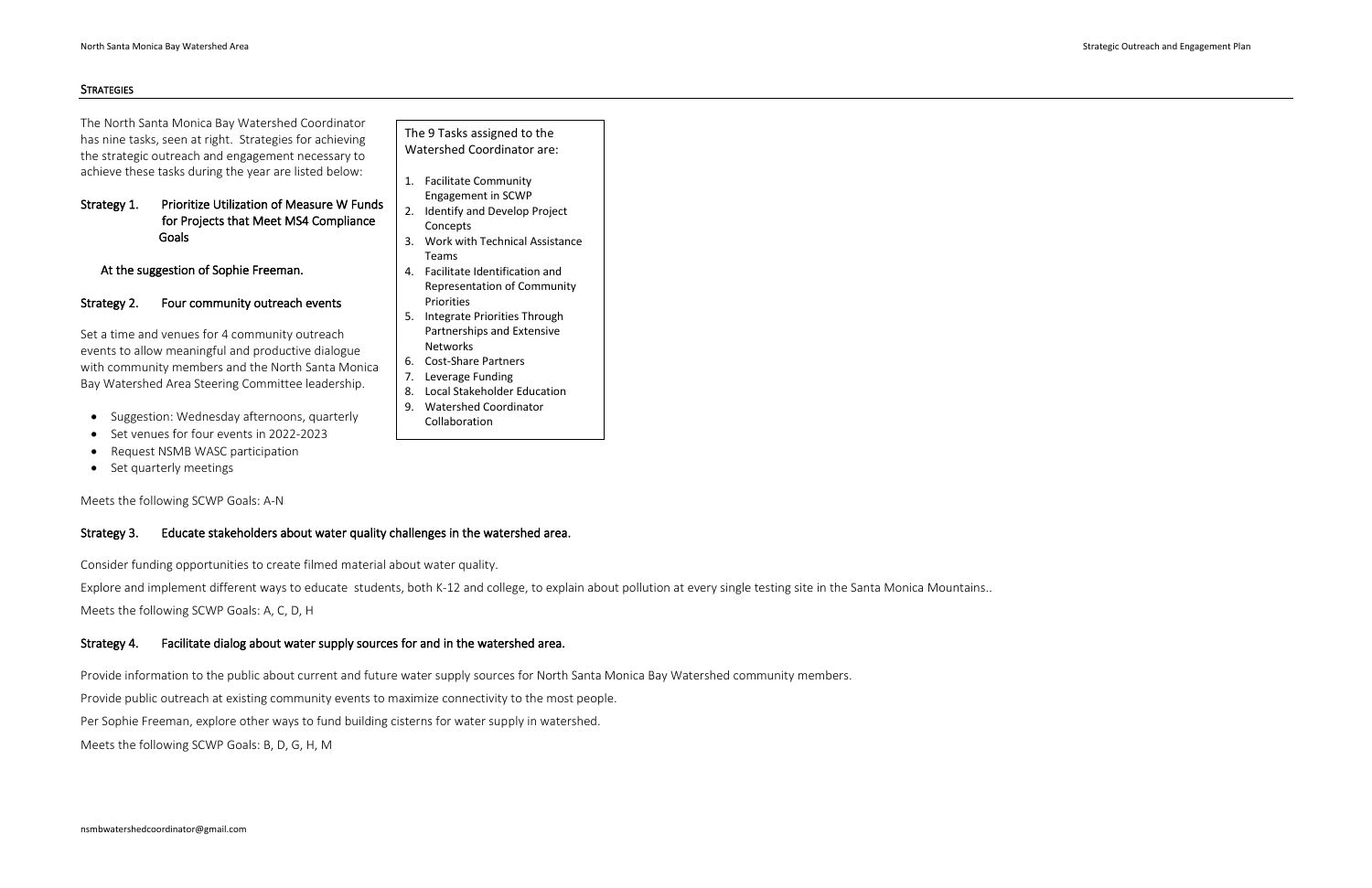# <span id="page-8-0"></span>Strategy 5. Collaborate with partners to encourage the use of native plants on public and private land.

Per Tevin Schmitt, Wishtoyo, native plants are the ultimate Nature Based Solutions; partnering with Wishtoyo, Las Virgenes Municipal Water District, Mountains Restorations Trust, TreePeople, Resource Conservation District Santa Monica Mountains and other venues to communicate the availability of and desirability of planting locally sourced native plants.

Help obtain funding for LVMWD / TreePeople Native Plants Kit program and support public outreach for Native Plants Kit program.

Bring Growing Works (Camarillo) and the NPS Native Plants Nursery (Satwiwa) in as possible sources of native plants for water quality projects and public outreach efforts.

Approach TreePeople, LVMWD and other regional leaders about possible Native Plants home garden tours.

Meets the following SCWP Goals: A, B, F, G, H, M

# <span id="page-8-1"></span>Strategy 6. Ensure SCWP is part of special events like Coastal Cleanup Day, Earth Day, Arbor Day, Calabasas Pumpkin Day, Arts Festivals

Make targeted efforts to attend or provide materials to events to educate the community about the program. Alex Farassati points out that many of our stakeholders have Earth Day and other outreach events' Coordinator will support / collaborate / appear at these as requested; this may include other public events.

Meets the following SCWP Goals: A, B, F, G, H, M

# <span id="page-8-2"></span>Strategy 7. Identify opportunities to reach youth at schools, Girl Scout Troops, YMCA, etc.

Invite LAUSD to set up rainbarrel demonstration at Topanga Elementary School. Educate students at Malibu High School, Pepperdine University and other local venues about local water supply/water quality improvements.

Focus on providing community outreach at existing events to maximize audience size.

Meets the following SCWP Goals: A, B, C, D, F, H

# <span id="page-8-3"></span>Strategy 8. Focus on engaging with homeowners' associations.

Per Kelsey Reed, if we connect with HOAs, they can help address local issues.

Met with Jon Kelly, HOA leader in Agoura Hills. Continue to be open to more meetings at HOAs.

Meets the following SCWP Goals: G

# <span id="page-8-4"></span>Strategy 9. Explore developing a North Santa Monica Bay Watershed Area website

Consider developing website for North Santa Monica Bay Watershed and/or partnering with other watershed coordinators on collaborative website. Meets the following SCWP Goals: D, G, H, M

# <span id="page-8-5"></span>Strategy 10. Develop and maintain social media presence for watershed area

Working to make NSMB watershed area events and news available to the widest audience will increase engagement with the program.

- Twitter: [@NSMBWatershed. twitter.com/NSMBWatershed](https://twitter.com/NSMBWatershed)
- Facebook: [facebook.com/NSMBWatershed/](http://www.facebook.com/NSMBWatershed/)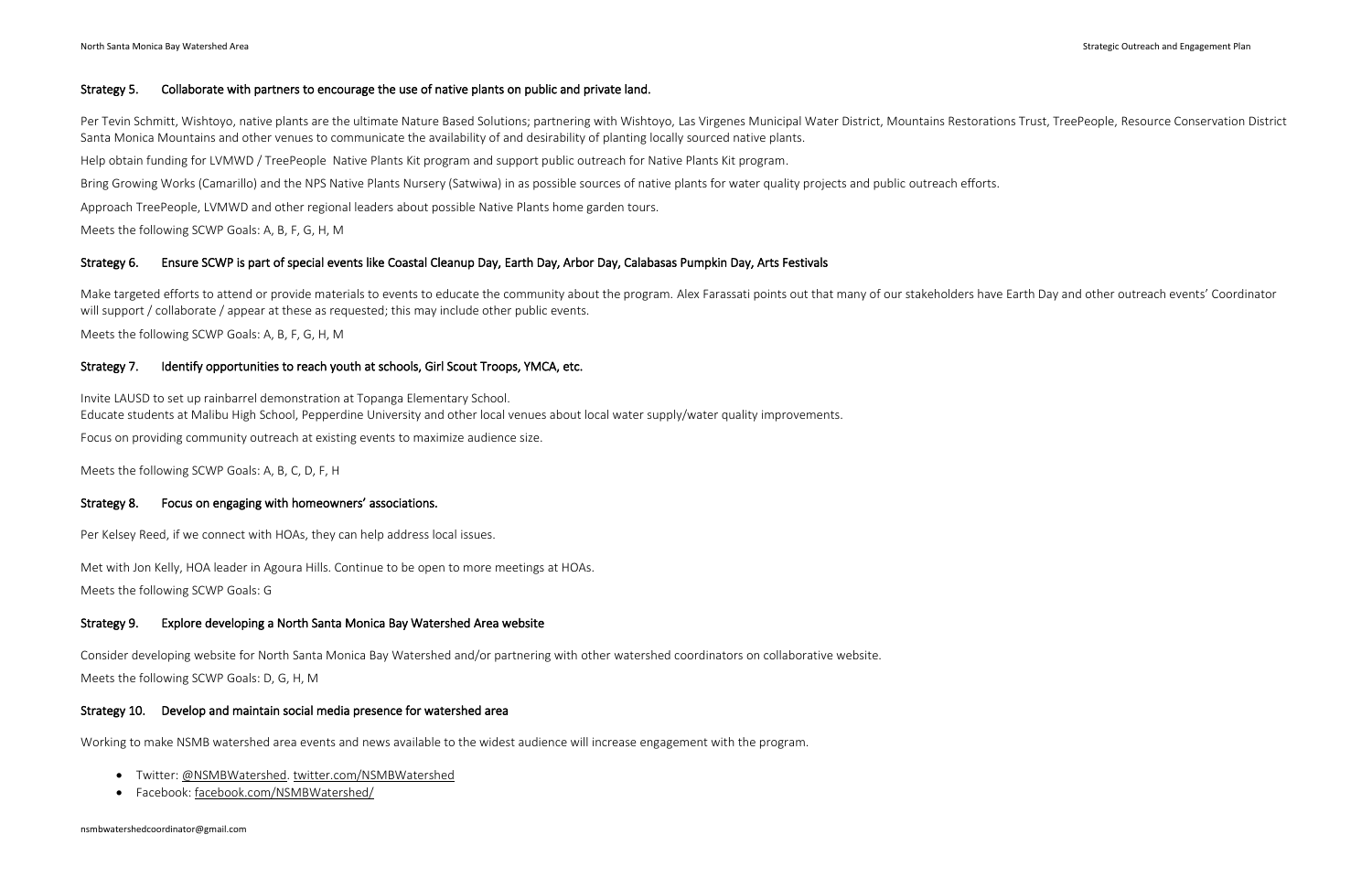- Instagram[: https://www.instagram.com/watershedcoordinator/](https://www.instagram.com/watershedcoordinator/)
- YouTube: [youtube.com/channel/UColzVFY4jZyhyFYM4kseSCA](https://www.youtube.com/channel/UColzVFY4jZyhyFYM4kseSCA)
- Linked In: [linkedin.com/groups/9059904/](https://www.linkedin.com/groups/9059904/)
- Gmail account: [nsmbwatershedcoordinator@gmail.com](mailto:nsmbwatershedcoordinator@gmail.com)

Several local media outlets are monitored by stakeholders in the watershed area and will be an important opportunity to educate and inform. Media connections includes but is not limited to interviews, meeting invitations, site visits, op/ed writing.

Meets the following SCWP Goals: A, B, C, D, F, G, H, M

## <span id="page-9-0"></span>Strategy 11. Connect with media

Meets the following SCWP Goals: A, B, C, F, H, M

# <span id="page-9-1"></span>Strategy 12. Identify and facilitate project concepts from North Santa Monica Bay Area and Community Members

- Develop and continually maintain a list of project concepts shared by stakeholders. Ensure list is publicly viewable online.
- Connect community to potential projects for design and implementation with agencies to develop and explore."
- Continually scan outside funding opportunities to support project proponents with outside funding opportunities.
- Address nutrient TMDL by collaborating with cities and county on potential horse manure management opportunities (per Joe Bellomo.)
- Develop strategies to coordinate community input on projects with the project sponsors, and to seek out project sponsors or grantees for projects that communities suggest.
- Share access to Measure W, [https://safecleanwaterla.org/call-for-projects/.](https://safecleanwaterla.org/call-for-projects/)
- Consider projects that would combine water quality improvement and nature based solutions via creek restoration (per Jeremy W olf).

| Project Concepts as of May<br>2022                        | Proponent    | Tentative SCWP<br>Project Type | Plan for Date to<br>Submit for Funding /<br><b>Notes</b>                                            |
|-----------------------------------------------------------|--------------|--------------------------------|-----------------------------------------------------------------------------------------------------|
| Project Citywide Low Flow<br>Diversion                    | Agoura Hills | Infrastructure<br>Program (IP) | Rejected after<br>application;<br>currently using<br>IRWM and city<br>funds to complete<br>project. |
| Malibu Creek Watershed<br>(MCW) Nutrients Special Study   | Agoura Hills | Scientific Study<br>(SS)       | Funded by City of<br>Agoura Hills.                                                                  |
| Four Green Street Projects                                | Calabasas    | IP                             |                                                                                                     |
| Las Virgenes Creek Restoration<br>Project Phase III       | Calabasas    | <b>TRP</b>                     | Funded, Larry<br>Walker and<br>Associates<br>requested as TAT;<br>TAT has not<br>commenced.         |
| Retrofitting Debris Basin to be<br><b>Retention Basin</b> | Hidden Hills | IP                             |                                                                                                     |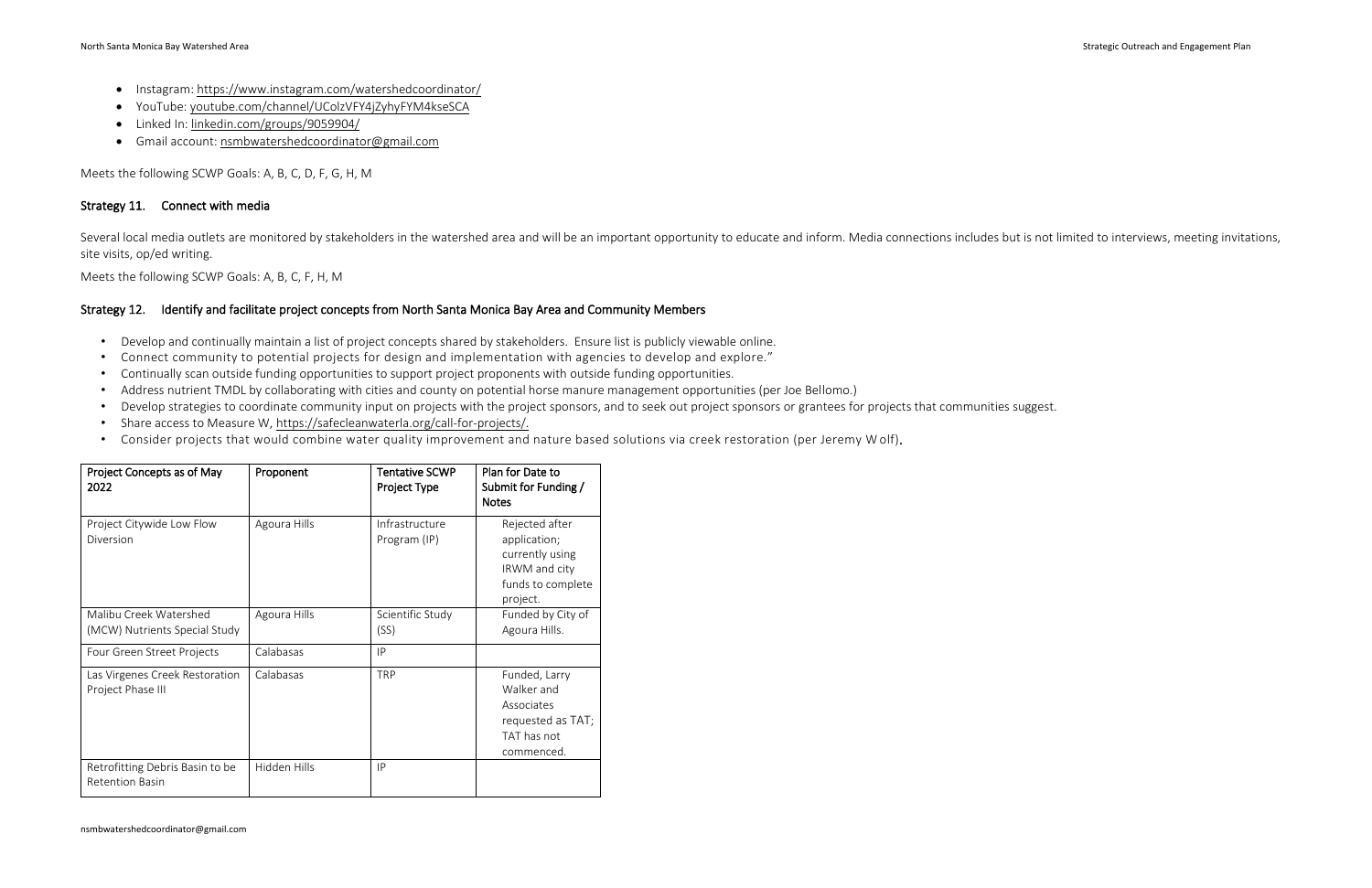| Project Concepts as of May<br>2022                                                                                                         | Proponent                                        | <b>Tentative SCWP</b><br>Project Type   | Plan for Date to<br>Submit for Funding /<br><b>Notes</b> |
|--------------------------------------------------------------------------------------------------------------------------------------------|--------------------------------------------------|-----------------------------------------|----------------------------------------------------------|
| <b>Exploring using Horse Manure</b><br>as Compost Opportunities                                                                            | Hidden Hills                                     | SS                                      |                                                          |
| Native Plants Nursery                                                                                                                      | Las Virgenes MWD                                 | IP                                      |                                                          |
| Garden In a Box                                                                                                                            | Las Virgenes MWD                                 |                                         |                                                          |
| Pure Water Program at<br>Ladyface Mountain: Water<br>Reclamation Project                                                                   | Las Virgenes MWD                                 | IP                                      |                                                          |
| Malibu Creek Southern<br>Steelhead Trout Survey                                                                                            | Las Virgenes MWD                                 | SS                                      | Need to confirm<br>RCDSMM availability /<br>price.       |
| Viewridge Project                                                                                                                          | Los Angeles Public<br>Works                      | IP                                      |                                                          |
| <b>Trancas Canyon Feasibility</b><br>Study                                                                                                 | Los Angeles Flood<br>Control Distrt              | Technical<br>Resources<br>Program (TRP) |                                                          |
| Liberty Canyon<br>Improvement Project                                                                                                      | Los Angeles Public<br>Works                      | P                                       |                                                          |
| Marie Canyon Low Flow<br>Diversion Project Design<br>Concept                                                                               | Los Angeles Public<br>Works                      | <b>TRP</b>                              |                                                          |
| Marie Canyon Greenstreets                                                                                                                  | Los Angeles<br>Waterworks District<br>29: Malibu |                                         |                                                          |
| Maintenance at Legacy Park<br>(Civic Center Stormwater<br>Treatment Facility) and<br>Paradise Cove Stormwater<br><b>Treatment Facility</b> | Los Angeles<br>Waterworks District<br>29: Malibu | P                                       |                                                          |
| Focusing on Woolsey Fire<br>Recovery                                                                                                       | Los Angeles<br>Waterworks District<br>29: Malibu | <b>TRP</b>                              |                                                          |
| MS4 Compliance Project for<br>Westlake Village                                                                                             | Westlake Village                                 | <b>TRP</b>                              |                                                          |
| Seminole Springs                                                                                                                           | Seminole Springs<br><b>HOA</b>                   |                                         |                                                          |
| Topanga Elementary School                                                                                                                  | Potentially<br>/TreePeople                       | IP                                      |                                                          |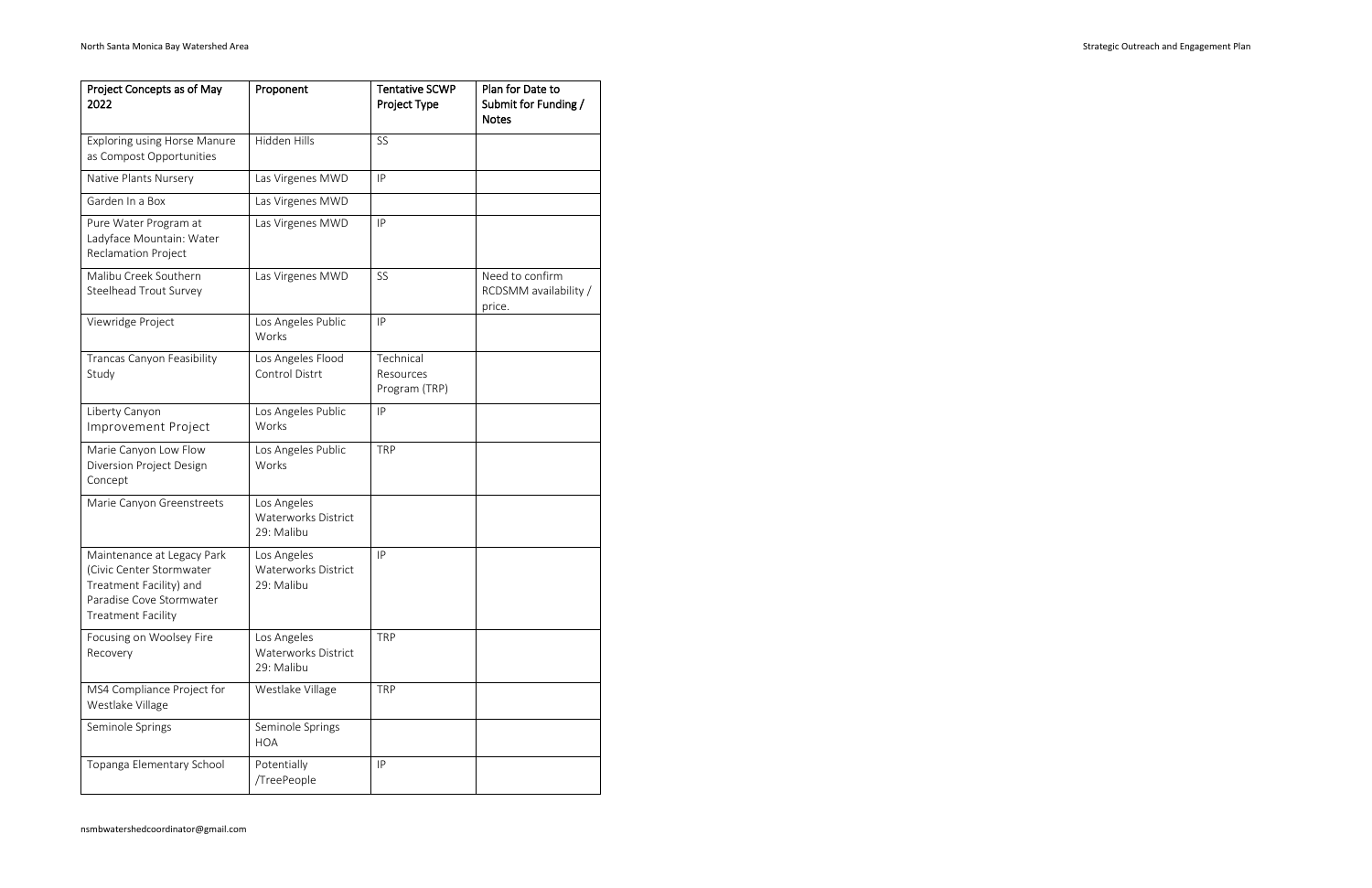| Project Concepts as of May<br>2022                  | Proponent          | Tentative SCWP<br><b>Project Type</b> | Plan for Date to<br>Submit for Funding /<br><b>Notes</b> |
|-----------------------------------------------------|--------------------|---------------------------------------|----------------------------------------------------------|
| Roof / cistern Project for 100<br><b>Homeowners</b> | Potentially RCDSMM | ١P                                    |                                                          |

Meets the following SCWP Goals: A, B, C, D, E, F, G,H, I, J, K, L, M,N and SCWP Tasks 1, 2,3,4,5,6,7, 8

## <span id="page-11-0"></span>Strategy 13. Support a convening of experts about impacts of creek restoration on water quality

Work to develop partnerships with ARLA and The Nature Conservancy, work with stakeholder cities and agencies to create a convening that explores work of multiple Resource Conservation Districts, other water districts and academic venues about the impacts of creek restoration on water quality. Develop next step or summary document. Event set for November 10, 17 and 18. Senator Henry Stern is Honorary Chair.

As technical assistance teams (TAT) are selected by the SCWP, engage through the scoping and production of the Feasibility Study. Work to support community and stakeholder engagement with the TAT as they complete their work.

In the short term, one-on-one outreach by the Watershed Coordinator is foundational. Over the next year, we anticipate that the 4 community outreach events (Strategy 1) as tent poles in this ongoing process. Meets the following SCWP Goals: Potentially A -N, depending on community priorities

Meets the following SCWP Goals: A, H, I, M

# <span id="page-11-1"></span>Strategy 14. Work with Technical Assistance Teams

Meets the following SCWP Goals: Potentially, B, C, D, E, F, G, H, J, K, L, M, N

# <span id="page-11-2"></span>Strategy 15. Facilitate identification and representation of community priorities

# <span id="page-11-3"></span>Strategy 16. Integrate priorities through partnerships and extensive networks

Building partnerships and an extensive network is a long process, but it starts with reaching out to obvious partners and creating new partnerships.

Currently, coordinator is connected with:

- Santa Barbara Creeks Division
- USDA-NRCS
- UCLA-IOES
- ARLA
- Growing Works
- Peruaños Sin Agua
- The Nature Conservancy
- Members of the Viewridge Estates
- Jeremy Wolf, Chief of Staff, Office of State Senator Henry Stern
- Tim Pershing, Chief of Staff, Office of Assemblymember Richard Bloom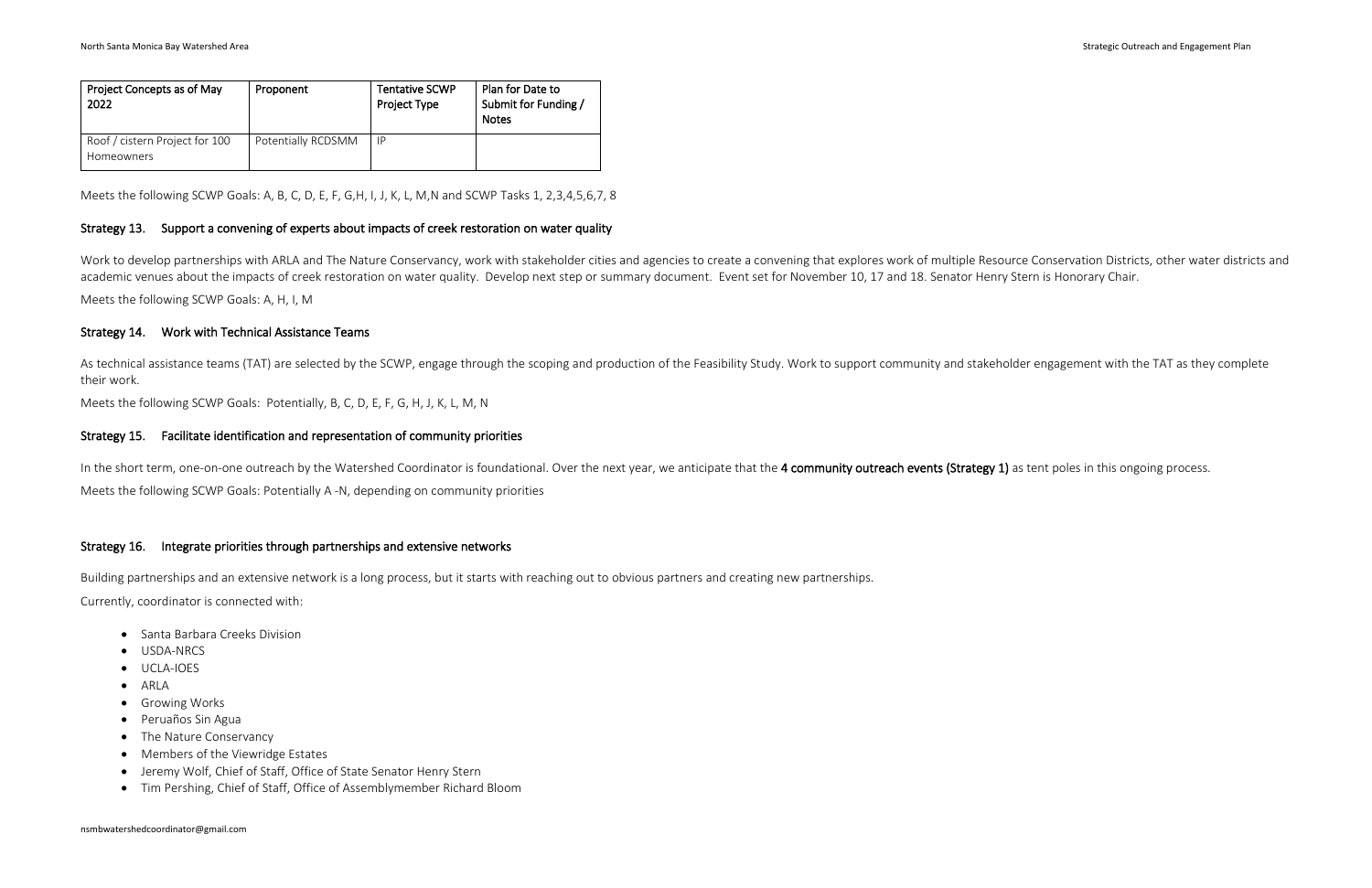- Janet Turner, Office of Congressman Ted Lieu
- TreePeople
- Heal the Bay
- California Watershed Network (serve on their board)
- California Department of State Parks
- National Park Service
- Santa Monica Mountains Conservancy
- Regional Water Quality Control Board, staff level
- Resource Conservation District of the Santa Monica Mountains (RCDSMM)
- The Freshwater Trust
- TED
- California Association of Resource Conservation Districts
- Santa Monica Mountains Fund

This strategy will provide materials to stakeholders generally from any events that are held and allow the coordinator to specifically connect project concepts on the list to matching funding opportunities. Meets the following SCWP Goals: D, E, G, H, I, L, M, N

<span id="page-12-0"></span>Meets the following SCWP Goals: Potentially A -N, depending on partnership opportunities

Support North Santa Monica Bay Watershed Area Steering Committee Vice Chair Madelyn Glickfeld recommendation to focus on addressing how to meet the trash TMDL. Continue to work to obtain funding in support of public education to reduce trash.

# Strategy 17. Attend and distribute materials from 'funding fairs' conducted by Federal, State, regional, and philanthropic organizations

Helping stakeholders advance innovative ideas about safe, clean water will improve their engagement with the program, even if the ideas are not directly leading to fundable SCWP projects. The two examples below have been shared by stakeholders:

## <span id="page-12-1"></span>Strategy 18. Support public education about trash reduction

The watershed coordinator will connect with the other coordinators throughout the year to explore opportunities that straddle watershed area boundaries, for shared learning, and to develop region-wide materials or events.

Meets the following SCWP Goals: A, C, D, H, M

## <span id="page-12-2"></span>Strategy 19. Support dialogue and development of innovative projects and technology raised by stakeholders

Fog Harvesting – Looking to layer this into proposed school stormwater projects.

Limestone Roof / Cisterns - Looking to layer this into proposed school, city, agency and homeowner stormwater projects.

Meets the following SCWP Goals: B, E, H

## <span id="page-12-3"></span>Strategy 20. Watershed Coordinator collaboration

Meets the following SCWP Goals: Potentially A- N, depending on collaboration opportunities.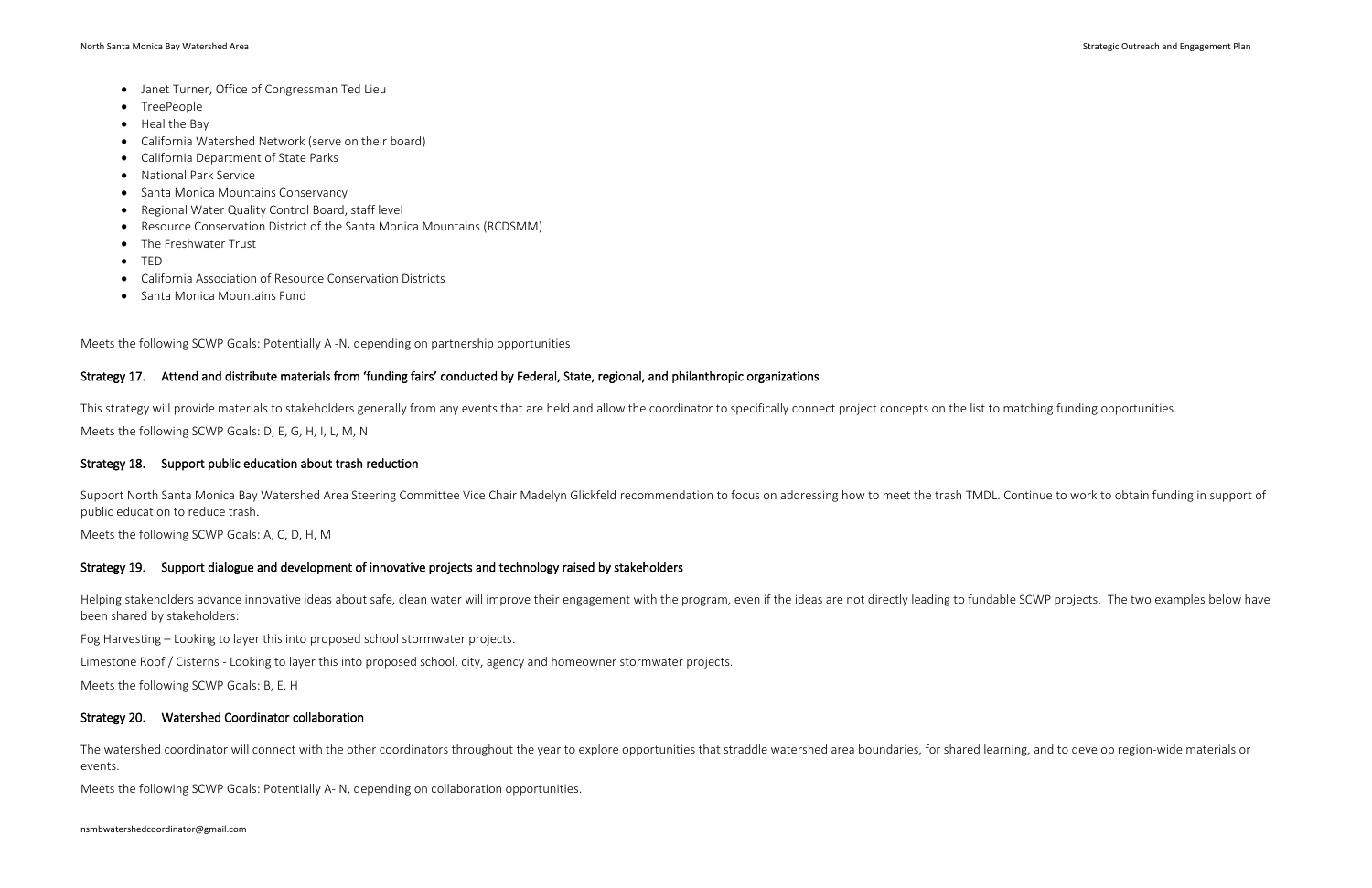Strategy 21: Support nexus between water quality and sustaining biodiversity.

Wishtoyo would like to find ways to support anti-rodenticide efforts insofar as these interrelate with long-term water quality goals. Las Virgenes Municipal Water District would like to see a current Southern Steelhead Trout Survey. Calabasas City would like to explore the nexus between water quality improvement and creek restoration.

Meets the following SCWP Goals: A, C,D,F, G, H, I, L, M, N

## Strategy 22: Support Nexus Between Fire Recovery, Pre-emptive Fire Protection, Water Quality and Water Supply

Suggested by Mark Johnson, City of Malibu and multiple community members.

Meets the following SCWP Goals: A-K, M, N

Strategy 23: Support locally relevant scientific research

Work with Dr. Michael Stenstrom, Dr. Richard Ambrose on locally relevant research; explore applicability of Jessica Forte's experience that sunlight may help reduce bacteria in stream. Find opportunity to fund Southern steelhead trout survey in Malibu Creek. (Dave Pedersen.)

Meets the following SCWP Goals: A-N

### Strategy 24: Look for nexus between water supply and energy via climate change harms reduction.

Suggestion from Harry Semerdjian, Los Angeles Area Chamber of Commerce

Meets the following SCWP Goals: B-K, M, N

## Strategy 25: Consider Potential Options to Increase TRP Funding Opportunities for NSMB Watershed Area

Multiple NSMB WASC members.

Meets the following SCWP Goals: A - M

## <span id="page-13-0"></span>STRATEGIES CROSSWALK TO SCWP GOALS AND WATERSHED COORDINATION TASKS

The table below summarizes the links between the 14 SCWP Goals, the nine Watershed Coordinator Tasks, and the 20 strategies described in this Plan.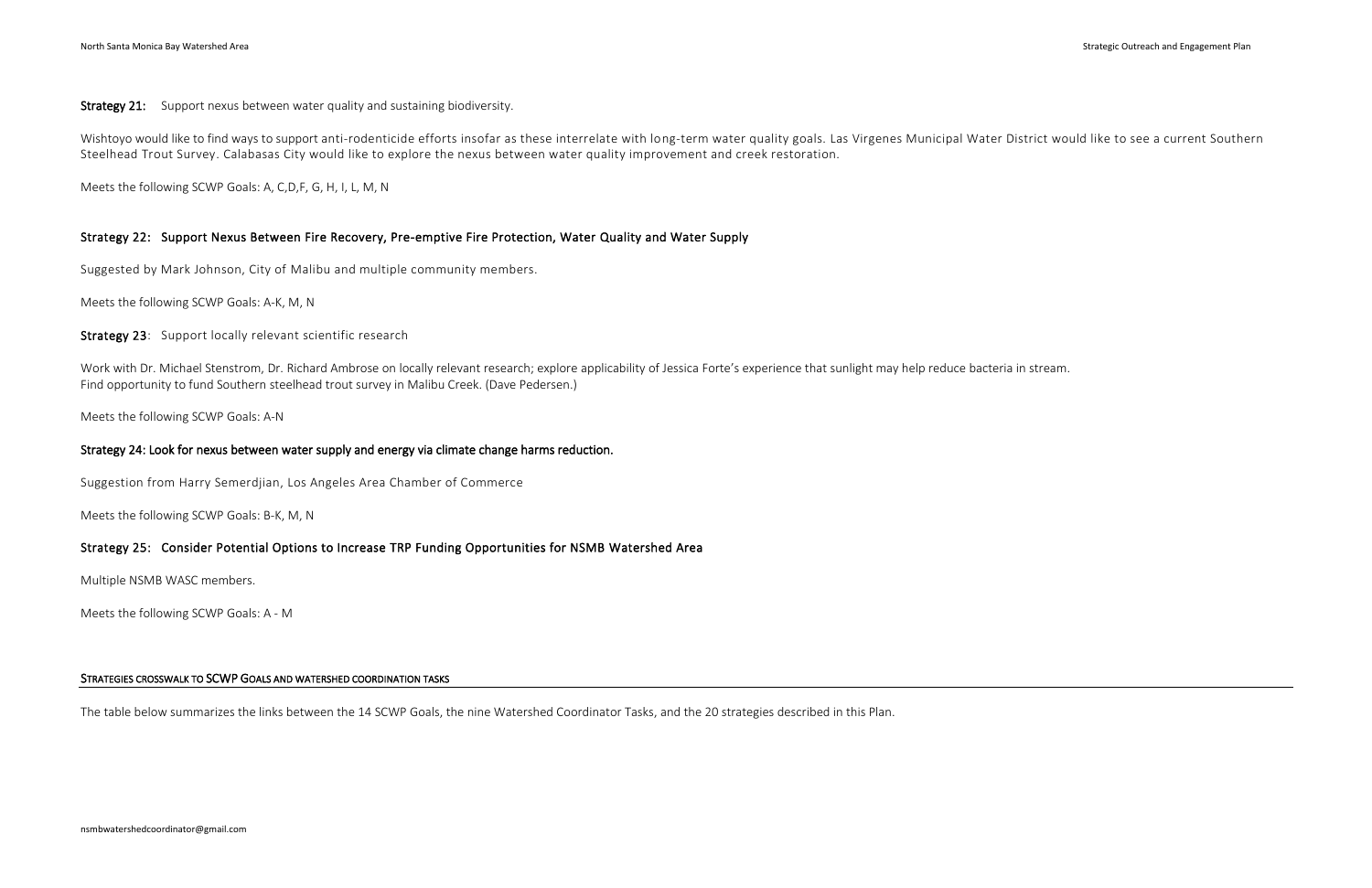|            |                                                                                                            | Goal<br>Α                                                | Goal<br>B                                                  | Goal<br>$\mathsf{C}$                                                 | Goal<br>D                                            | Goal<br>E                                          | Goal<br>E                             | Goal<br>G                                                      | Goal<br>H                                      | Goal I                                        | Goal J                                      | Goal<br>К                                        | Goal                                                    | Goal<br>M                                     | Goal<br>N                                           | Task                                       | Task<br>$\overline{2}$                         | Task<br>3                               | Task<br>4                                             | Task<br>5                                              | Task<br>6           | Task<br>$\overline{7}$ | Task<br>8                      | Task<br>9                              |
|------------|------------------------------------------------------------------------------------------------------------|----------------------------------------------------------|------------------------------------------------------------|----------------------------------------------------------------------|------------------------------------------------------|----------------------------------------------------|---------------------------------------|----------------------------------------------------------------|------------------------------------------------|-----------------------------------------------|---------------------------------------------|--------------------------------------------------|---------------------------------------------------------|-----------------------------------------------|-----------------------------------------------------|--------------------------------------------|------------------------------------------------|-----------------------------------------|-------------------------------------------------------|--------------------------------------------------------|---------------------|------------------------|--------------------------------|----------------------------------------|
|            |                                                                                                            | Improve water quality and<br>attainment<br>contribute to | capturing<br>drought<br>$\geq$<br>preparedness<br>Increase | $\frac{1}{2}$<br>Improve public health by<br>preventing and cleaning | SCW<br>Leverage other funding<br>sources to maximize | Invest in infrastructure<br>that provides multiple | Prioritize Nature-Based<br>Solutions. | ЪĻ<br>spectrum<br>sizes from<br>$\varpi$<br>Provide<br>project | and<br>Encourage innovation<br>adoption of new | Invest in independent<br>scientific research. | Provide DAC Benefits,<br>including Regional | Provide Regional Program<br>infrastructure funds | evaluation<br>Implement an iterative<br>and<br>planning | green jobs and<br>career pathways.<br>Promote | ongoing operations<br>and maintenance for<br>Ensure | Facilitate Community<br>Engagement in SCWP | and Develop<br>Concepts<br>Identify<br>Project | Work with Technical<br>Assistance Teams | and<br>Facilitate Identification<br>Representation of | and<br>Through Partnerships<br>Priorities<br>Integrate | Cost-Share Partners | Funding<br>Leverage    | Local Stakeholder<br>Education | Watershed Coordinator<br>Collaboration |
| Strategy 1 | Prioritize<br>Utilization of<br>Measure W<br>Funds for<br>Projects that<br>Meet MS4<br>Compliance<br>Goals | $\times$                                                 |                                                            | $\times$                                                             | X                                                    | X                                                  | X                                     | $\times$                                                       | X                                              | X                                             | X                                           | X                                                | X                                                       | X                                             | X                                                   | X                                          | X                                              | X                                       | X                                                     | X                                                      | $\times$            | $\mathsf{X}$           | X                              |                                        |
| Strategy 2 | 4 Community<br>Outreach<br>Events                                                                          | $\times$                                                 | X                                                          | $\times$                                                             | X                                                    | $\chi$                                             | X                                     | $\times$                                                       | X                                              | $\times$                                      | X                                           | X                                                | X                                                       | X                                             | X                                                   | X                                          | X                                              | X                                       | X                                                     | X                                                      | $\mathsf X$         | X                      | $\mathsf{X}$                   |                                        |
| Strategy 3 | Educate<br>stakeholders<br>about water<br>quality<br>challenges in<br>the watershed<br>area.               | X                                                        |                                                            | $\times$                                                             | X                                                    |                                                    |                                       |                                                                | X                                              |                                               |                                             |                                                  |                                                         | Χ                                             | $\mathsf X$                                         | X                                          |                                                |                                         |                                                       |                                                        | $\mathsf X$         | X                      |                                |                                        |
| Strategy 4 | Facilitate dialog<br>about water<br>supply sources<br>in the<br>watershed area                             |                                                          | $\times$                                                   |                                                                      | X                                                    |                                                    | $\times$                              | X                                                              | X                                              |                                               |                                             |                                                  | X                                                       |                                               |                                                     | X                                          |                                                |                                         | $\times$                                              | $\times$                                               | $\chi$              |                        | $\times$                       |                                        |
| Strategy 5 | <b>Native Plants</b><br>Sales                                                                              | $\times$                                                 | X                                                          |                                                                      | X                                                    |                                                    | $\times$                              | X                                                              | X                                              |                                               | $\chi$                                      |                                                  |                                                         | X                                             | $\mathsf{X}$                                        | X                                          | X                                              |                                         | $\times$                                              | $\chi$                                                 | $\chi$              |                        | $\times$                       |                                        |
| Strategy 6 | Ensure SCWP is<br>part of special<br>event like<br>Coastal<br>Cleanup Day,                                 | $\chi$                                                   | $\times$                                                   |                                                                      | X                                                    |                                                    | $\times$                              | X                                                              | X                                              |                                               | $\chi$                                      |                                                  |                                                         | $\chi$                                        |                                                     | $\times$                                   |                                                |                                         |                                                       |                                                        | $\times$            | X                      |                                |                                        |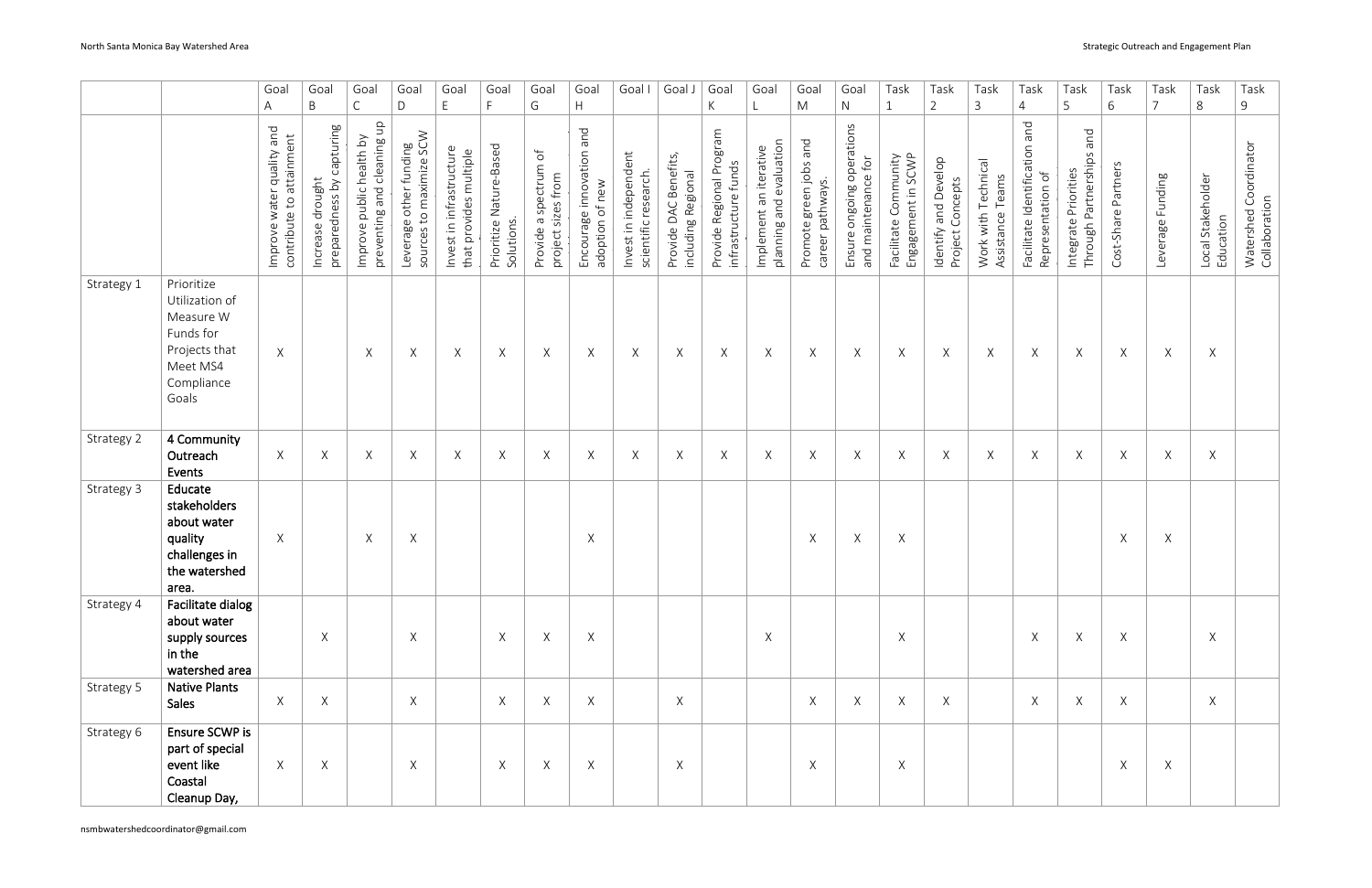|             |                                                                                               | Goal                                                  | Goal                                                | Goal                                                   | Goal                                                 | Goal                                               | Goal                                 | Goal                                                       | Goal                                           | Goall                                         | Goal J                                      | Goal                                             | Goal                                                 | Goal                                       | Goal                                             | Task                                       | Task                                        | Task                                    | Task                                                  | Task                                                | Task                | Task                | Task                           | Task                                   |
|-------------|-----------------------------------------------------------------------------------------------|-------------------------------------------------------|-----------------------------------------------------|--------------------------------------------------------|------------------------------------------------------|----------------------------------------------------|--------------------------------------|------------------------------------------------------------|------------------------------------------------|-----------------------------------------------|---------------------------------------------|--------------------------------------------------|------------------------------------------------------|--------------------------------------------|--------------------------------------------------|--------------------------------------------|---------------------------------------------|-----------------------------------------|-------------------------------------------------------|-----------------------------------------------------|---------------------|---------------------|--------------------------------|----------------------------------------|
|             |                                                                                               | A                                                     | B                                                   | $\mathsf C$                                            | D                                                    | E                                                  |                                      | G                                                          | H                                              |                                               |                                             | К                                                |                                                      | M                                          | N                                                |                                            | $\overline{2}$                              | $\mathsf{3}$                            | 4                                                     | 5                                                   | 6                   | $\overline{7}$      | 8                              | $9$                                    |
|             |                                                                                               | Improve water quality and<br>contribute to attainment | capturing<br>drought<br>preparedness by<br>Increase | preventing and cleaning up<br>Improve public health by | sources to maximize SCW<br>other funding<br>Leverage | Invest in infrastructure<br>that provides multiple | Prioritize Nature-Based<br>Solutions | $\sigma$<br>Provide a spectrum<br>from<br>sizes<br>project | and<br>Encourage innovation<br>adoption of new | Invest in independent<br>scientific research. | Provide DAC Benefits,<br>including Regional | Provide Regional Program<br>infrastructure funds | evaluation<br>Implement an iterative<br>planning and | Promote green jobs and<br>career pathways. | Ensure ongoing operations<br>and maintenance for | Facilitate Community<br>Engagement in SCWP | Identify and Develop<br>Concepts<br>Project | Work with Technical<br>Assistance Teams | and<br>Facilitate Identification<br>Representation of | and<br>Through Partnerships<br>Integrate Priorities | Cost-Share Partners | Funding<br>Leverage | Local Stakeholder<br>Education | Watershed Coordinator<br>Collaboration |
|             | Earth Day,<br>Arbor Day,<br>Calabasas<br>Pumpkin Day,<br>Arts Festivals                       |                                                       |                                                     |                                                        |                                                      |                                                    |                                      |                                                            |                                                |                                               |                                             |                                                  |                                                      |                                            |                                                  |                                            |                                             |                                         |                                                       |                                                     |                     |                     |                                |                                        |
| Strategy 7  | Identify<br>opportunities<br>to reach youth<br>at schools, Girl<br>Scout Troops,<br>YMCA etc. | $\mathsf{X}$                                          | X                                                   | X                                                      | X                                                    |                                                    | $\mathsf X$                          |                                                            | Χ                                              |                                               | X                                           |                                                  |                                                      |                                            |                                                  | X                                          |                                             |                                         |                                                       |                                                     | $\mathsf X$         | Χ                   |                                |                                        |
| Strategy 8  | Focus on<br>engaging with<br>Homeowners'<br>Associations                                      |                                                       |                                                     |                                                        |                                                      |                                                    |                                      | $\mathsf X$                                                |                                                |                                               |                                             |                                                  | $\mathsf X$                                          |                                            |                                                  | Χ                                          |                                             |                                         |                                                       |                                                     | $\mathsf X$         | $\mathsf X$         |                                |                                        |
| Strategy 9  | Develop host,<br>maintain a<br>North Santa<br>Monica Bay<br>Area<br>Watershed<br>website      |                                                       |                                                     |                                                        | Χ                                                    |                                                    |                                      | $\mathsf X$                                                | X                                              |                                               |                                             |                                                  |                                                      | X                                          |                                                  | Χ                                          |                                             |                                         |                                                       |                                                     |                     |                     | X                              |                                        |
| Strategy 10 | Develop and<br>maintain social<br>media<br>presence for<br>watershed area                     | $\mathsf X$                                           | X                                                   | $\times$                                               | X                                                    | $\times$                                           | $\times$                             | $\mathsf{X}$                                               | X                                              | $\times$                                      | $\chi$                                      | X                                                | X                                                    | $\chi$                                     | X                                                | X                                          |                                             |                                         |                                                       |                                                     |                     |                     | $\times$                       |                                        |
| Strategy 11 | Connect with<br>the Media                                                                     | $\mathsf{X}$                                          | $\mathsf{X}$                                        | $\mathsf{X}$                                           | X                                                    | X                                                  | $\mathsf{X}$                         | $\mathsf{X}$                                               | X                                              | $\mathsf{X}$                                  | $\sf X$                                     | X                                                | X                                                    | X                                          | $\mathsf{X}$                                     | $\times$                                   |                                             |                                         |                                                       |                                                     |                     |                     | $\times$                       |                                        |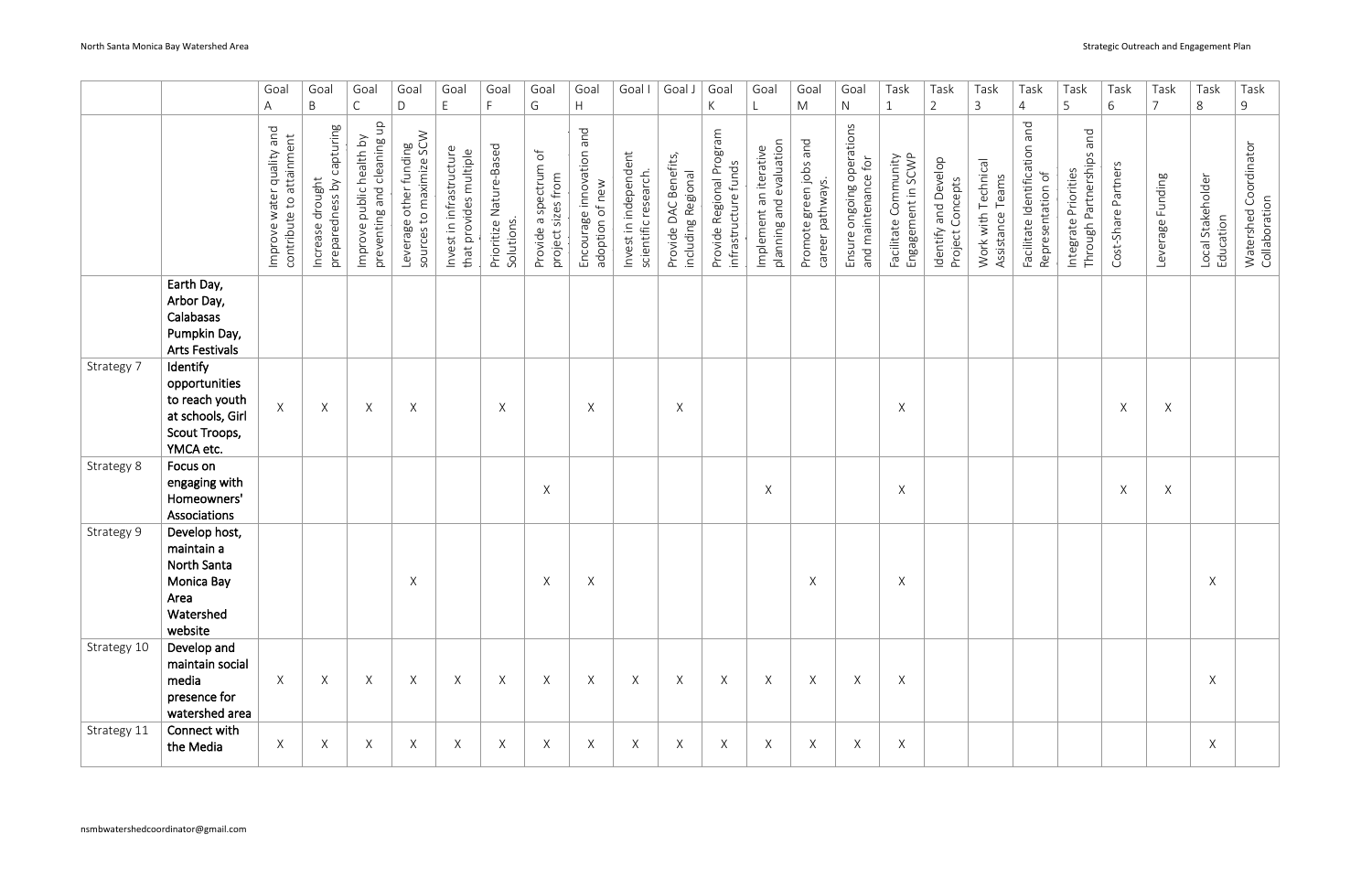|             |                                                                                                             | Goal                                                     | Goal                                                       | Goal                                                                     | Goal                                                 | Goal                                                  | Goal<br>E                             | Goal                                                              | Goal                                           | Goal I                                        | Goal J                                      | Goal                                             | Goal                                                    | Goal                                          | Goal                                                   | Task                                       | Task                                           | Task                                    | Task                                                           | Task                                                      | Task                | Task<br>$\overline{7}$ | Task                           | Task                                   |
|-------------|-------------------------------------------------------------------------------------------------------------|----------------------------------------------------------|------------------------------------------------------------|--------------------------------------------------------------------------|------------------------------------------------------|-------------------------------------------------------|---------------------------------------|-------------------------------------------------------------------|------------------------------------------------|-----------------------------------------------|---------------------------------------------|--------------------------------------------------|---------------------------------------------------------|-----------------------------------------------|--------------------------------------------------------|--------------------------------------------|------------------------------------------------|-----------------------------------------|----------------------------------------------------------------|-----------------------------------------------------------|---------------------|------------------------|--------------------------------|----------------------------------------|
|             |                                                                                                             | A                                                        | B                                                          | $\mathsf{C}$                                                             | D                                                    | E                                                     |                                       | G                                                                 | H                                              |                                               |                                             | К                                                |                                                         | M                                             | N                                                      |                                            | $\overline{2}$                                 | 3                                       | 4                                                              | 5                                                         | 6                   |                        | 8                              | 9                                      |
|             |                                                                                                             | Improve water quality and<br>attainment<br>contribute to | capturing<br>drought<br>$\geq$<br>preparedness<br>Increase | $\overline{5}$<br>Improve public health by<br>cleaning<br>preventing and | to maximize SCW<br>Leverage other funding<br>sources | Invest in infrastructure<br>multiple<br>that provides | Prioritize Nature-Based<br>Solutions. | ЪĻ<br>spectrum<br>from<br>sizes<br>$\varpi$<br>Provide<br>project | and<br>Encourage innovation<br>adoption of new | Invest in independent<br>scientific research. | Provide DAC Benefits,<br>including Regional | Provide Regional Program<br>infrastructure funds | evaluation<br>Implement an iterative<br>and<br>planning | green jobs and<br>career pathways.<br>Promote | operations<br>and maintenance for<br>auioguo<br>Ensure | Facilitate Community<br>Engagement in SCWP | and Develop<br>Concepts<br>Identify<br>Project | Work with Technical<br>Assistance Teams | and<br>Facilitate Identification<br>$\sigma$<br>Representation | and<br>Partnerships<br>Priorities<br>Integrate<br>Through | Cost-Share Partners | Funding<br>Leverage    | Local Stakeholder<br>Education | Watershed Coordinator<br>Collaboration |
| Strategy 12 | Identify and<br>Facilitate<br>Project<br>Concepts from<br>North Santa<br>Monica Bay<br>Stakeholders         | X                                                        | X                                                          | $\times$                                                                 | X                                                    | $\chi$                                                | X                                     | $\times$                                                          | X                                              | $\times$                                      | X                                           | X                                                | X                                                       | X                                             | X                                                      | X                                          | $\mathsf X$                                    | X                                       | X                                                              | X                                                         | X                   | $\mathsf{X}$           | X                              |                                        |
| Strategy 13 | Support a<br>convening of<br>experts about<br>Impacts of<br>Creek<br>Restoration on<br><b>Water Quality</b> | X                                                        |                                                            |                                                                          |                                                      |                                                       |                                       |                                                                   | X                                              | $\times$                                      |                                             |                                                  |                                                         | X                                             |                                                        | X                                          | X                                              |                                         | $\times$                                                       | X                                                         | $\mathsf X$         | $\mathsf{X}$           | $\times$                       |                                        |
| Strategy 14 | Work with<br>Technical<br>Assistance<br>Teams                                                               |                                                          | X                                                          | $\times$                                                                 | X                                                    | X                                                     | X                                     | $\times$                                                          | X                                              | X                                             | X                                           | X                                                | X                                                       | X                                             | X                                                      |                                            |                                                | X                                       |                                                                |                                                           |                     |                        |                                |                                        |
| Strategy 15 | Facilitate<br>Identification<br>and<br>Representation<br>of Community<br>Priorities                         | $\times$                                                 | $\mathsf{X}$                                               | $\times$                                                                 | X                                                    | $\times$                                              | X                                     | X                                                                 | X                                              | $\sf X$                                       | $\chi$                                      | X                                                | $\mathsf{X}$                                            | $\chi$                                        | $\chi$                                                 | X                                          |                                                |                                         |                                                                |                                                           |                     |                        |                                |                                        |
| Strategy 16 | Integrate<br>Priorities<br>through<br>Partnerships<br>and Extensive<br><b>Networks</b>                      | $\times$                                                 | $\times$                                                   | $\mathsf X$                                                              | X                                                    | $\times$                                              | $\times$                              | X                                                                 | X                                              | $\chi$                                        | $\times$                                    | $\chi$                                           | X                                                       | X                                             | $\times$                                               |                                            |                                                |                                         |                                                                | $\mathsf X$                                               | $\chi$              | $\mathsf{X}$           |                                |                                        |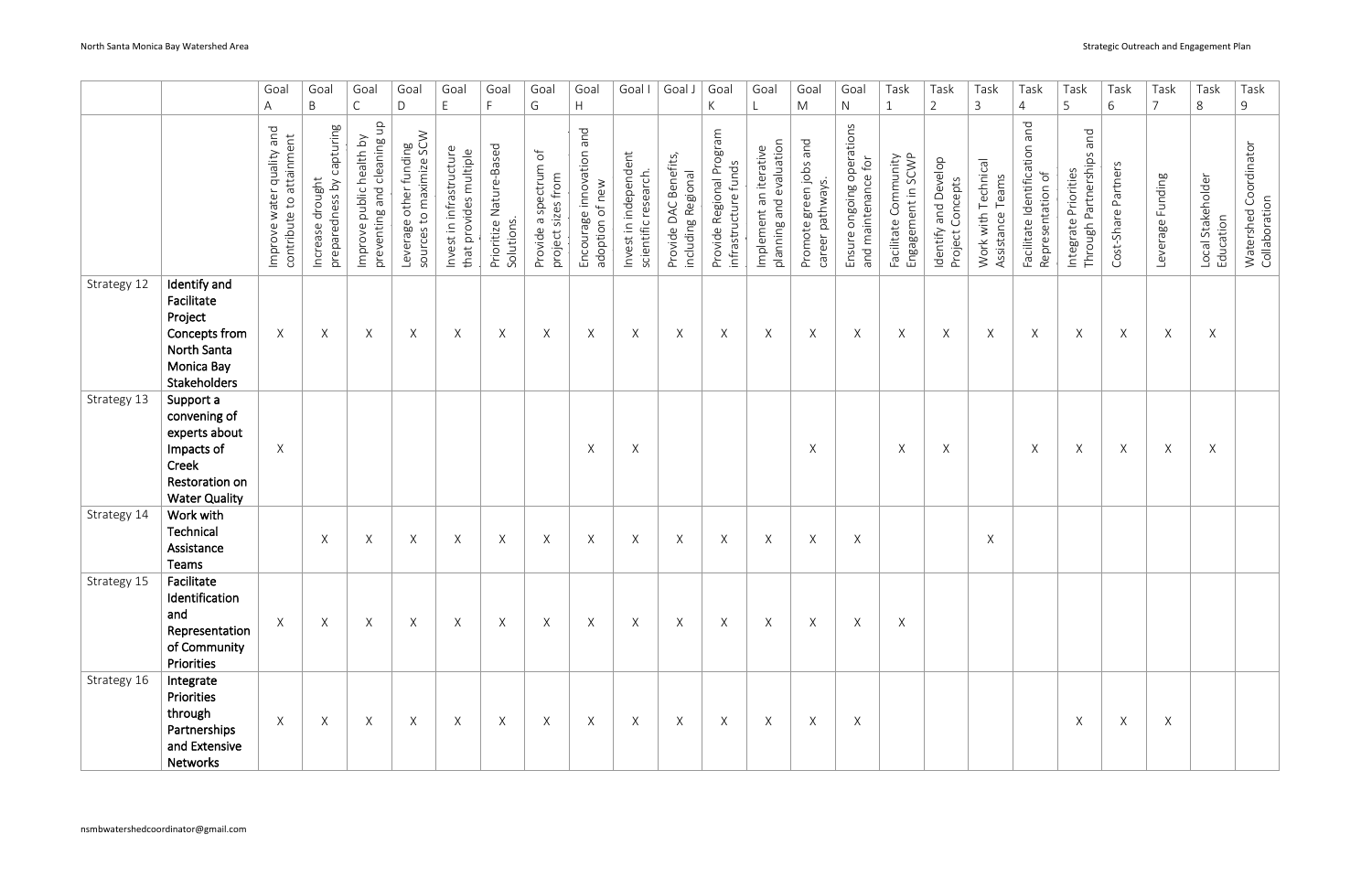|             |                                                                                                                                                    | Goal<br>A                                                | Goal<br>B                                                  | Goal<br>$\mathsf C$                                      | Goal<br>D                                         | Goal<br>E                                          | Goal<br>E                             | Goal<br>G                                                      | Goal<br>H                                      | Goal I                                        | Goal J                                      | Goal<br>К                                        | Goal                                                    | Goal<br>M                                     | Goal<br>N                                        | Task                                       | Task<br>$\overline{2}$                      | Task<br>3                               | Task<br>4                                             | Task<br>5                                              | Task<br>6           | Task<br>$\overline{7}$ | Task<br>8                      | Task<br>$9$                            |
|-------------|----------------------------------------------------------------------------------------------------------------------------------------------------|----------------------------------------------------------|------------------------------------------------------------|----------------------------------------------------------|---------------------------------------------------|----------------------------------------------------|---------------------------------------|----------------------------------------------------------------|------------------------------------------------|-----------------------------------------------|---------------------------------------------|--------------------------------------------------|---------------------------------------------------------|-----------------------------------------------|--------------------------------------------------|--------------------------------------------|---------------------------------------------|-----------------------------------------|-------------------------------------------------------|--------------------------------------------------------|---------------------|------------------------|--------------------------------|----------------------------------------|
|             |                                                                                                                                                    | Improve water quality and<br>attainment<br>contribute to | capturing<br>drought<br>$\geq$<br>preparedness<br>Increase | 을<br>Improve public health by<br>preventing and cleaning | sources to maximize SCW<br>Leverage other funding | Invest in infrastructure<br>that provides multiple | Prioritize Nature-Based<br>Solutions. | ЪĻ<br>spectrum<br>sizes from<br>$\varpi$<br>Provide<br>project | and<br>Encourage innovation<br>adoption of new | Invest in independent<br>scientific research. | Provide DAC Benefits,<br>including Regional | Provide Regional Program<br>infrastructure funds | evaluation<br>Implement an iterative<br>and<br>planning | green jobs and<br>career pathways.<br>Promote | Ensure ongoing operations<br>and maintenance for | Facilitate Community<br>Engagement in SCWP | Identify and Develop<br>Concepts<br>Project | Work with Technical<br>Assistance Teams | and<br>Facilitate Identification<br>Representation of | and<br>Through Partnerships<br>Priorities<br>Integrate | Cost-Share Partners | Funding<br>Leverage    | Local Stakeholder<br>Education | Watershed Coordinator<br>Collaboration |
| Strategy 17 | Attend and<br>distribute<br>materials from<br>'funding fairs'<br>conducted by<br>Federal, State,<br>regional and<br>philanthropic<br>organizations |                                                          | $\chi$                                                     | $\mathsf X$                                              |                                                   | $\chi$                                             | $\mathsf{X}$                          | $\times$                                                       | X                                              |                                               | X                                           | X                                                | $\mathsf X$                                             |                                               |                                                  |                                            |                                             | $\mathsf X$                             | X                                                     | X                                                      |                     |                        |                                |                                        |
| Strategy 18 | Support public<br>education<br>about trash<br>reduction                                                                                            | $\sf X$                                                  |                                                            | X                                                        | X                                                 |                                                    |                                       | $\times$                                                       |                                                |                                               |                                             |                                                  |                                                         |                                               |                                                  |                                            |                                             |                                         |                                                       |                                                        |                     |                        |                                |                                        |
| Strategy 19 | Support dialog<br>and<br>development<br>of innovative<br>projects and<br>technology<br>raised by<br>stakeholders                                   | $\mathsf X$                                              |                                                            |                                                          | $\sf X$                                           |                                                    |                                       | $\chi$                                                         |                                                |                                               |                                             |                                                  |                                                         |                                               | $\mathsf X$                                      | X                                          |                                             | $\mathsf X$                             |                                                       |                                                        |                     |                        |                                |                                        |
| Strategy 20 | Watershed<br>Coordinator<br>Collaboration                                                                                                          | $\times$                                                 | $\times$                                                   | $\times$                                                 | X                                                 | $\chi$                                             | X                                     | $\times$                                                       | X                                              | $\sf X$                                       | $\times$                                    | $\sf X$                                          | X                                                       | X                                             | $\mathsf X$                                      | X                                          | $\mathsf X$                                 | X                                       | $\times$                                              | X                                                      | $\mathsf X$         | $\sf X$                | $\times$                       | X                                      |
| Strategy 21 | Support nexus<br>between water<br>quality and<br>sustaining<br>biodiversity.                                                                       | $\times$                                                 |                                                            | $\times$                                                 | X                                                 |                                                    | X                                     | $\times$                                                       | $\sf X$                                        | $\times$                                      |                                             |                                                  | $\mathsf{X}$                                            | X                                             | $\times$                                         | X                                          | $\mathsf X$                                 |                                         | $\times$                                              | $\times$                                               | $\mathsf X$         | X                      | $x-$                           |                                        |